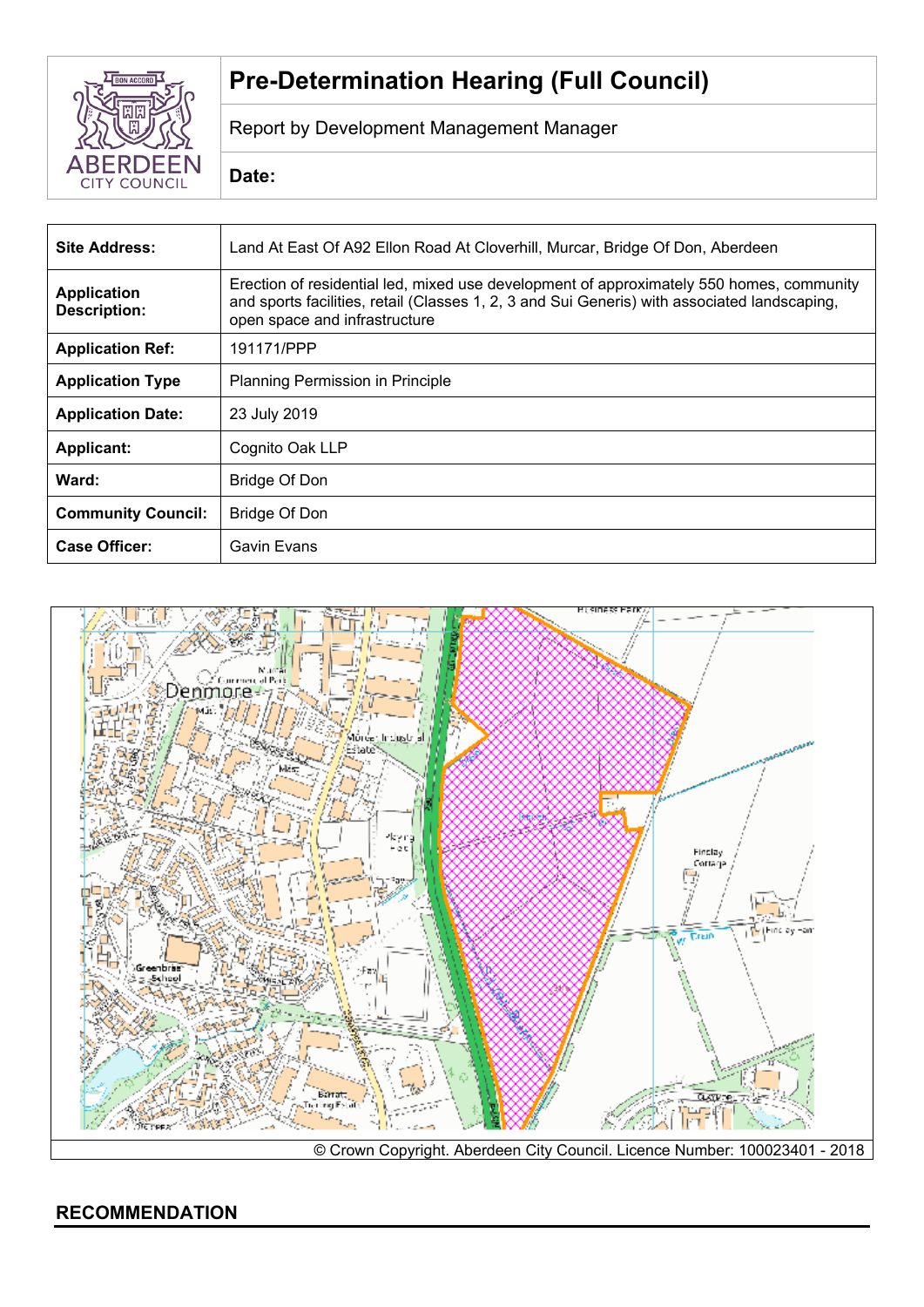# **APPLICATION BACKGROUND**

#### **Purpose of Report**

Under section 38A of the Town and Country Planning (Scotland) Act 1997 ('the Act'), the opportunity to attend pre-determination hearings must be provided in respect of applications for major developments which are considered to be significantly contrary to the vision or wider spatial strategy of the 'development plan'. At the time of writing, the Development Plan comprises the Aberdeen Local Development Plan 2017 and the Aberdeen City and Shire Strategic Development Plan 2014.

This report provides information for the pre-determination hearing required in relation to this planning application for a major development (*comprising 'Erection of residential led, mixed use development of approximately 550 homes, community and sports facilities, retail (Classes 1, 2, 3 and Sui Generis) with associated landscaping, open space and infrastructure')* which is considered to be significantly contrary to the adopted local development plan (the 2017 Aberdeen Local Development Plan).

No assessment of the merits or failings of the proposal is made in this report.

# **Site Description**

The site forms part of a large Business and Industrial land allocation in the Aberdeen Local Development Plan, further identified as an opportunity site (OP2 Berryhill, Murcar), with a flood risk being noted. A Green Space Network (GSN) designation covers a large swathe of land running from east to west through the central part of the site. The Silver Burn watercourse is located in the southern part of the development site, entering from the west and flowing south towards the existing commercial/industrial development on Claymore Drive. There is also an existing culvert within the site, which flows from west to east and follows the same alignment as the central track which gives access to the existing property at Ironfield.

Immediately to the east are the four lanes of the now de-trunked A92 Ellon Road, with the exception of a small number of dwellings in two pockets of development which lie between this site and the road. Beyond the A92 is the Denmore industrial area.

To the north and east is land in agricultural use, although this is allocated for future business/industrial development. Indeed the area to the north-east has seen various planning permissions granted for such development, with a number of plots further to the north-east and north already developed along with various elements of related infrastructure. The northern allocation is also an opportunity site (OP1 Murcar) and has a flooding potential. The associated policy (LR1 Land Release Policy) indicates that this area is not likely to see development until post 2027.

To the south and east is again agricultural land allocated for business and industrial use, with a residential property towards the northern end, access to which is taken from Ellon Road. The southern portion of the eastern boundary is adjoined by land which is subject to an extant planning permission in principle (PPiP) for an extension to the Aberdeen Energy Park, the existing developed extent of which is a short distance further south-east.

Further east is the coastline of the North Sea, towards which the land generally falls. The existing landscape comprises open agricultural fields enclosed by fences/ dry stone walls/ hedgerows and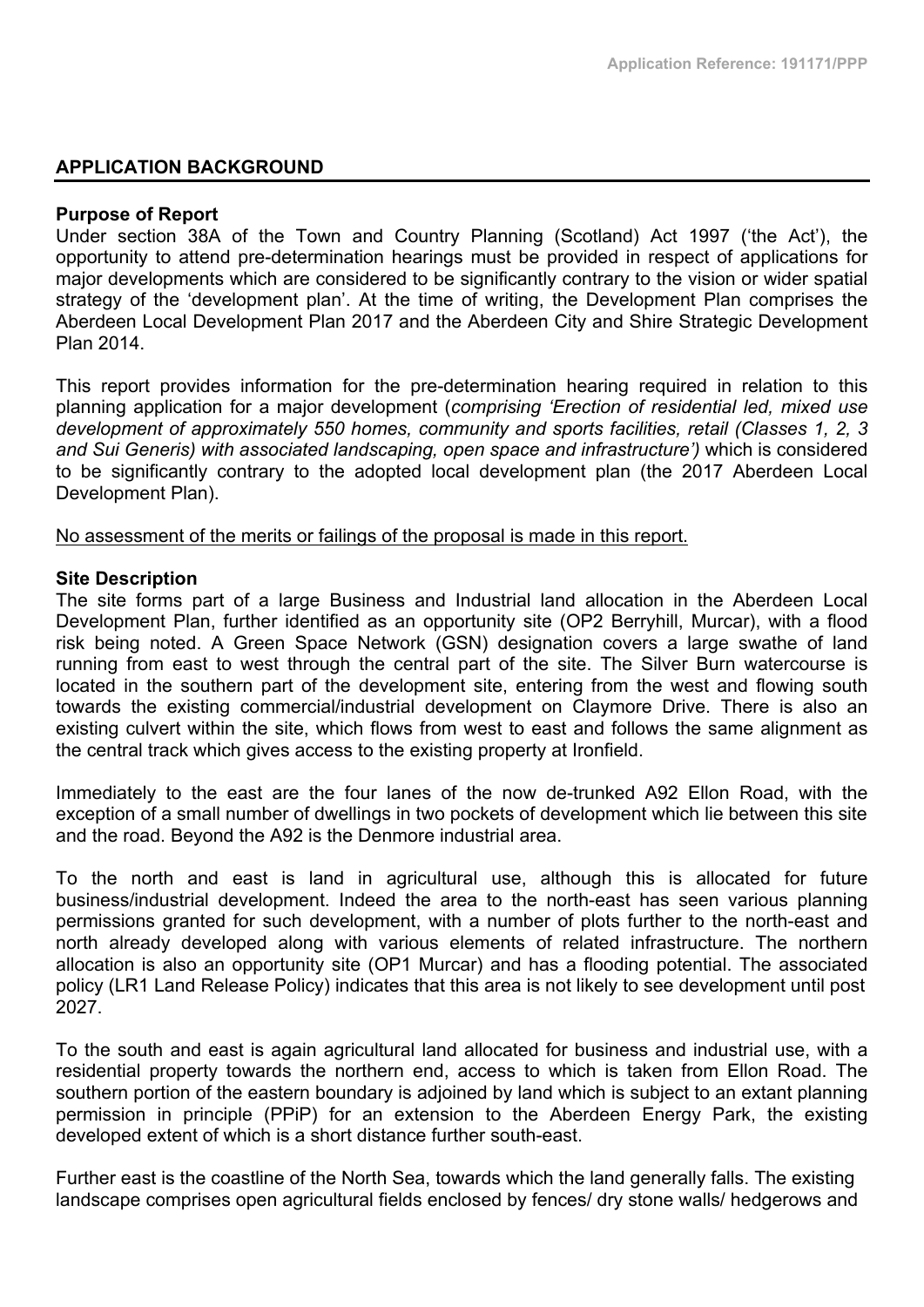a number of trees at various points along these divisions. The Silver Burn passes through the southern extent.

# **Relevant Planning History**

| <b>Application Number</b> | Proposal                                                       | <b>Decision Date</b>           |
|---------------------------|----------------------------------------------------------------|--------------------------------|
| 190136/PAN                | Proposal of Application Notice                                 | Further Consultation Required: |
|                           |                                                                | 15.02.19                       |
| 190162/ESC                | Request for an Environmental Impact EIA not required: 19.02.19 |                                |
|                           | Assessment (EIA) Screening Opinion                             |                                |

# **APPLICATION DESCRIPTION**

#### **Description of Proposal**

This application seeks Planning Permission in Principle (PPiP) for a major residential-led development comprising approximately 550 homes, community facilities, retail with associated landscaping, open space and infrastructure.

As the application seeks permission in principle, the layout plans provided should be treated as an indicative representation of how any final scheme may look, rather than a settled proposal. Full details of design, architectural treatment and various other matters would be established through the planning authority's consideration of future applications for the 'approval of matters specified in conditions', which would be subject to the relevant neighbour notification, consultation, and reporting processes at that time, providing further opportunity for members of the public to make representation.

A Design and Access Statement has been provided in support of the proposal, which seeks to present a contextual analysis of the site and establish key design principles against which subsequent applications may be considered. This document refers to a mix of houses and flats, including detached, semi-detached, terraced, bungalow and assisted living units. Other potential uses noted include nursery, community or event space, care home/sheltered accommodation and retail/commercial space, along with a new all-weather sports pitch to the southern end of the site.

The indicative layout shows the site being accessed from two key points on the A92: a main central access, which would be controlled by a new signalised junction, and a secondary access further south, which would operate on a 'left-in, left-out' basis. The sports pitch shown towards the southern end of the site would be served by the secondary access from the A92, with potential for a clubhouse/pavilion and associated car parking adjacent.

The site is bisected from east to west by an 'Aspirational Core Path' route, which sits immediately to the south of the main access, and the proposal seeks to incorporate a new route in this location as part of a central swathe of landscaped open space. Higher density flatted block(s) are indicatively shown to the north of the main access, along with a 'main square', intended to act as a central focal point for the development and offering a potential location for retail or community uses.

The supporting Design and Access Statement highlights that the proposal includes the Aberdeen Hydrogen First initiative, which proposes to integrate micro-CHP (Combined Heat and Power) fuel cell technology into 30 homes within the first phase of development as a pilot scheme.

#### **Supporting Documents**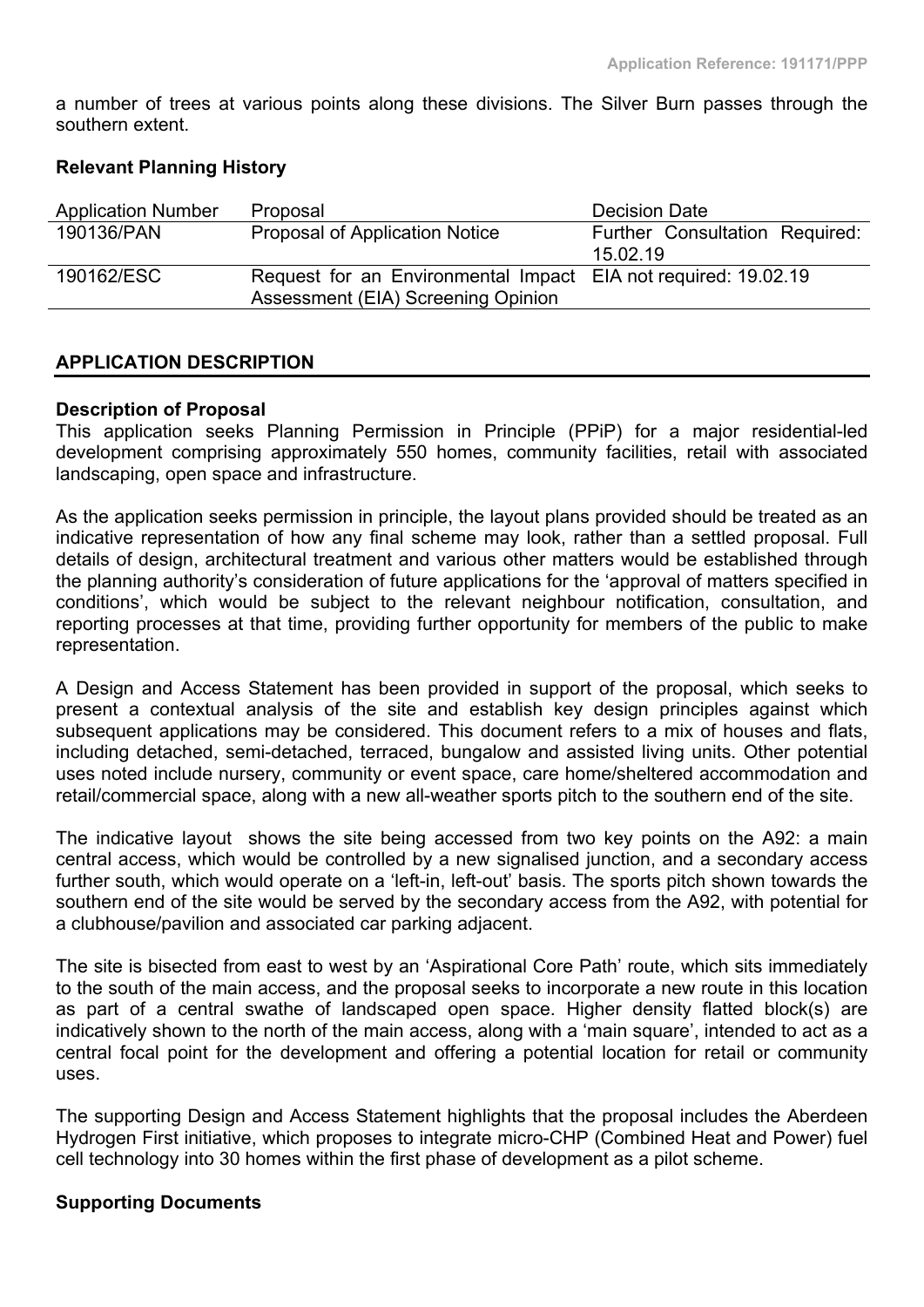All drawings and supporting documents listed below can be viewed on the Council's website at:

[https://publicaccess.aberdeencity.gov.uk/online](https://publicaccess.aberdeencity.gov.uk/online-applications/applicationDetails.do?activeTab=documents&keyVal=PV33LQBZI0N00)[applications/applicationDetails.do?activeTab=documents&keyVal=PV33LQBZI0N00.](https://publicaccess.aberdeencity.gov.uk/online-applications/applicationDetails.do?activeTab=documents&keyVal=PV33LQBZI0N00)

These include:

- Pre-Application Consultation (PAC) Report
- Topographical Survey Plan
- Site Masterplan
- Review of Housing Land and Employment Land Supply
- Design & Access Statement
- Transport Assessment Report and Appendices (A-G)
- Flood Risk Assessment Report
- Drainage Assessment Report
- Landscape and Visual Impact Assessment (Report, Photographs and Illustrated Viewpoints)
- Tree Survey Schedule
- Arboricultural Impact and Tree Protection Plans
- Tree Protection and Management Plan
- Ecological Impact Assessment Report
- Sustainability Statement Report
- Site Investigation Desk Study Report
- Archaeology Report Written Scheme of Investigation
- Noise Impact Assessment Report
- Road Traffic Noise Impact Assessment Report
- Sports Pitch Noise Impact Assessment Report
- Socioeconomic Study Report

# **Pre-Application Consultation**

The applicants held two pre-application consultation events, in the form of drop-in exhibition/discussion forums, manned by members of the design team to deal with any queries. These consultation events were as follows:

- St Columba's Church, Braehead Way, Bridge of Don: Tues 26th February from 1pm to 8pm
- St Columba's Church, Braehead Way, Bridge of Don: Tues 26th March between 2pm and 8pm

In addition to being staffed by members of the design team, these events included display boards to illustrate the proposed development, the site context and the indicative masterplan vision. Comments forms were available at the events, either to be filled out at the time or taken home and returned to the appointed agents by email/post.

The local Bridge of Don Community Council were notified in advance of the PAC event, along with Bridge of Don ward members, and the event was publicised 7 days in advance in the Evening Express. In addition, notifications were issued to addresses specified by the planning authority in its Proposal of Application Notice (PoAN) response and notices were also displayed in advance of the event at venues specified by the planning authority (Bridge of Don Library, Balgownie Community Centre, Alex Collie Sports Centre, etc.)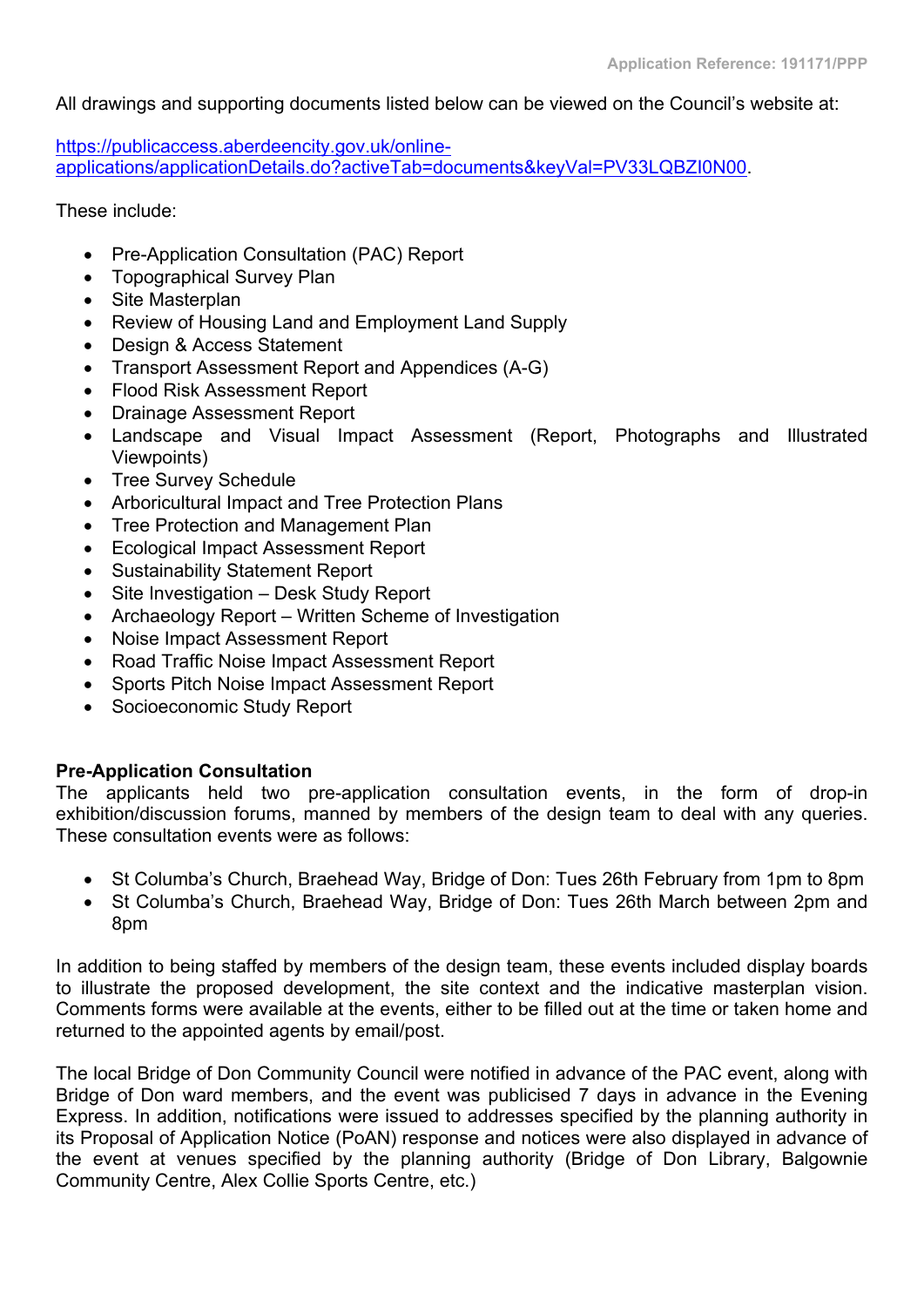The submitted Pre-Application Consultation (PAC) Report states that 48 people signed in to the first event (60 total attendees estimated) and 12 people signed in to the second public event.

The PAC report includes details of the comments received at these events, both verbally and via comment forms, and also of those comments subsequently received via post and email. The PAC report identifies the main themes as relating to: sports facilities/football pitch; affordable housing: traffic, pedestrian infrastructure and speed limits on Ellon Road; green space; and the principle of residential use being favourable to the allocated business use. The inclusion of a football pitch, available for community use, was seen as being preferable to an initially proposed recycling centre.

A detailed summary of the matters raised in feedback to these PAC events is contained in section 12 of the PAC report. Section 13 highlights changes made to the proposal in response to the concerns raised/views expressed in the PAC process, which included the inclusion of sports facilities, removal of the previously proposed recycling centre, and increase in the proportion of affordable housing.

# **Requirement for a Pre-Determination Hearing**

The proposed development is classed a 'major development' in terms of The Town and Country Planning (Hierarchy of Development) (Scotland) Regulations 2009. The proposal is considered to be a significant departure from the Development Plan by virtue of it being a major residential-led development located on a site which forms part of a wider area identified for principally business and industrial development along with associated supporting uses, wherein Policy B1 'Business and Industrial Land' of the Aberdeen Local Development Plan applies, but does not allow for development of the type proposed.

Under Regulation 27 of The Town and Country Planning (Development Management Procedure) (Scotland) Regulations 2013 there is a requirement to hold a Pre-determination Hearing before such applications may be determined.

Any planning application which has been made the subject of a pre-determination hearing under S38A of the Town and Country Planning (Scotland) Act must be determined by Full Council as per the Local Government (Scotland) Act 1973.

The purpose of such hearings is to afford both the applicant and those who have made written representation on the proposed development the opportunity to present their views directly to the members of the Council.

# **CONSULTATIONS**

**Aberdeenshire Council** – No objection. Highlight the following based on the applicants' submissions:

- Invest Aberdeen and Aberdeenshire Council welcome the introduction and principle of piloting hydrogen technology (fuel cells) as part of the proposal;
- Note that the retail component appears to be at a local scale, commensurate with the development. In the event that gross retail floorspace were to exceed 2500sqm, Aberdeenshire Council would expect a Retail Impact Assessment (RIA) to pe provided, and reserves the right to comment on any such RIA based on its potential impact on other local retail service centres;
- Notes that the applicants' Employment Land Anyalysis refers to a lack of completions on City sites in 2017/18, but fails to recognise the time lag between commercial decisions on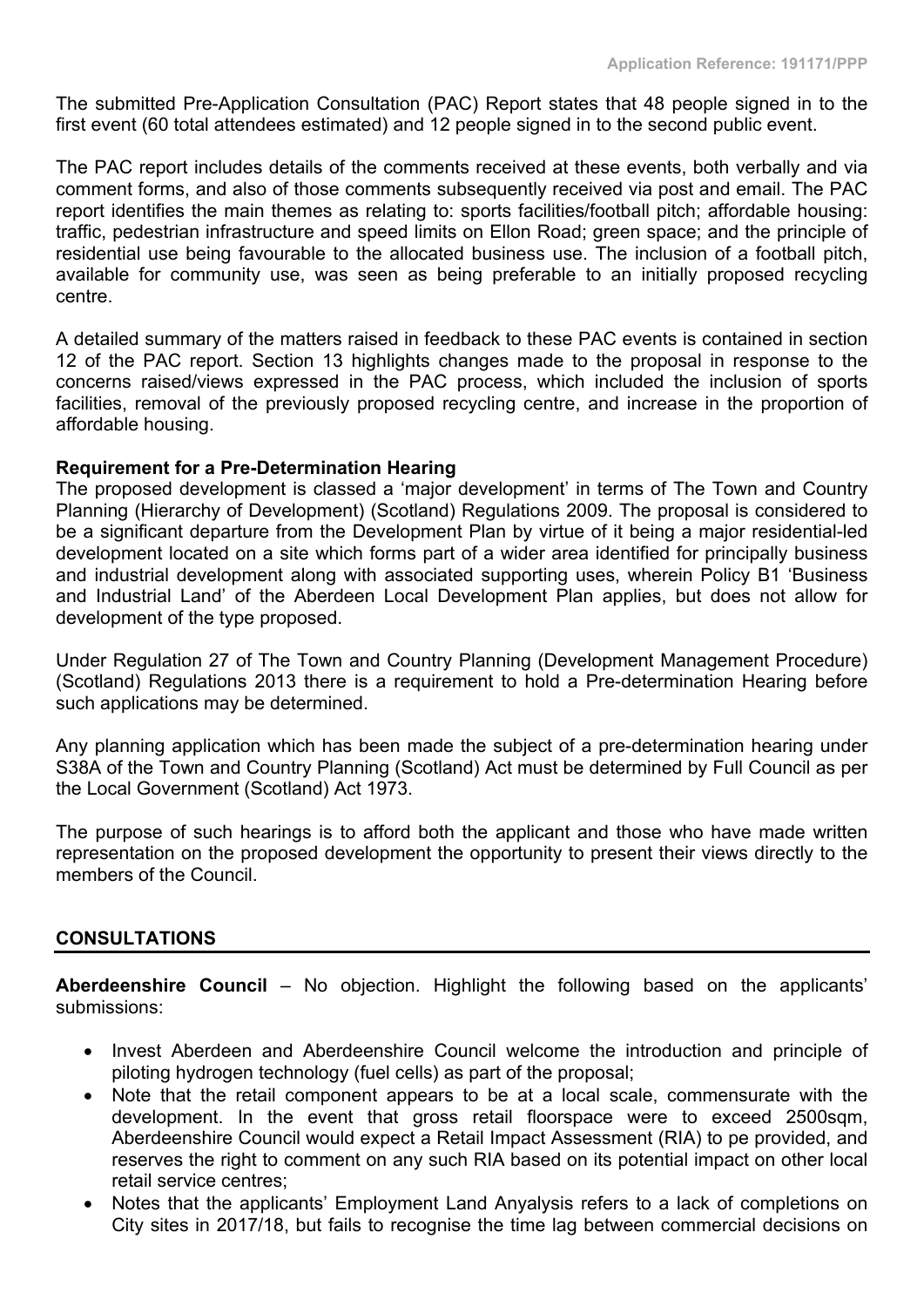property requirements and subsequent delivery/completions (gives example of delayed effect following drop in oil price, as some property deals would be committed, and notes that a similar delay would follow improvement in the oil and gas industry);

- Highlights the importance of land remaining available to meet future demand. Notes that agent reports suggest much of the second hand commercial property is now regarded as obsolete and is less attractive to oil industry companies who would favour new/'Grade A' space;
- The applicants describe the site as having been allocated for 10 years without development. Highlights that this applies to many Aberdeenshire allocations also, and allowing residential development on that basis may set a precedent for interest in other employment sites from housing developers;
- Notes that Aberdeenshire employment allocations at Blackdog (4ha) and Balmedie (5ha) were constrained/partially constrained in the 2017/18 Employment Land Audit (ELA) because of the AWPR, but now that has been completed these sites may move to the marketable supply. Further north, there is marketable land at Ellon (12ha), Foveran (3.5ha) and Newburgh (2.7ha).
- Highlights that Housing Land Audits (HLAs) represent a snapshot of expectation at a particular moment in time, based on build rates supplied by developers and subject to a wide consultation process with housebuilders and Homes for Scotland – change in response to circumstances is inevitable, however the 7.2 years supply identified in the 2019 HLA indicates agreement within the development industry that there is not a problem with land supply in the Aberdeen Housing Market Area.
- Whilst there are a number of sites in Aberdeenshire that have not been delivered at the rate predicted, the Aberdeen Housing Market Area (AHMA) land supply has remained in excess of 7 years during the period 2015-2019 without being reliant on predictions for those delayed sites to achieve the minimum 5 year supply in the AHMA.

**ACC - Developer Obligations** – Identifies requirements for the following obligations:

#### Core Paths

Aspirational core path 1 runs through the development site. This section of the aspirational route should be delivered as an integral part of the development. This is shown in the indicative layout, within the proposed linear park.

In addition, a financial contribution will be required towards connecting the site to the wider core path network and enhancing the network in the vicinity of the site to accommodate additional users generated by the development. On the basis that the aspirational route noted above is to be delivered as part of the development, a reduced contribution of £61,380 is sought, which represents a proportion of the contribution that would otherwise be required for a development of this scale (£204,600). In the event that aspirational core path is not delivered to an appropriate standard as part of the development, then a full contribution of £204,600 will be required.

#### Primary Education

Site is within the catchment area for Scotstown Primary School. Factoring the development into 2017 school roll forecasts results in the school going over its capacity. Contribution is therefore required towards the provision of additional capacity through extension of the school building. The scale of the contribution (£1,075,098) is based on on the maximum additional over capacity level of 118 pupils.

# **Secondary Education**

The application site is within the catchment area for Bridge of Don Academy. Factoring the development into the 2017 school roll forecasts will result in the school going over capacity. Contribution is therefore required towards the provision of additional capacity through the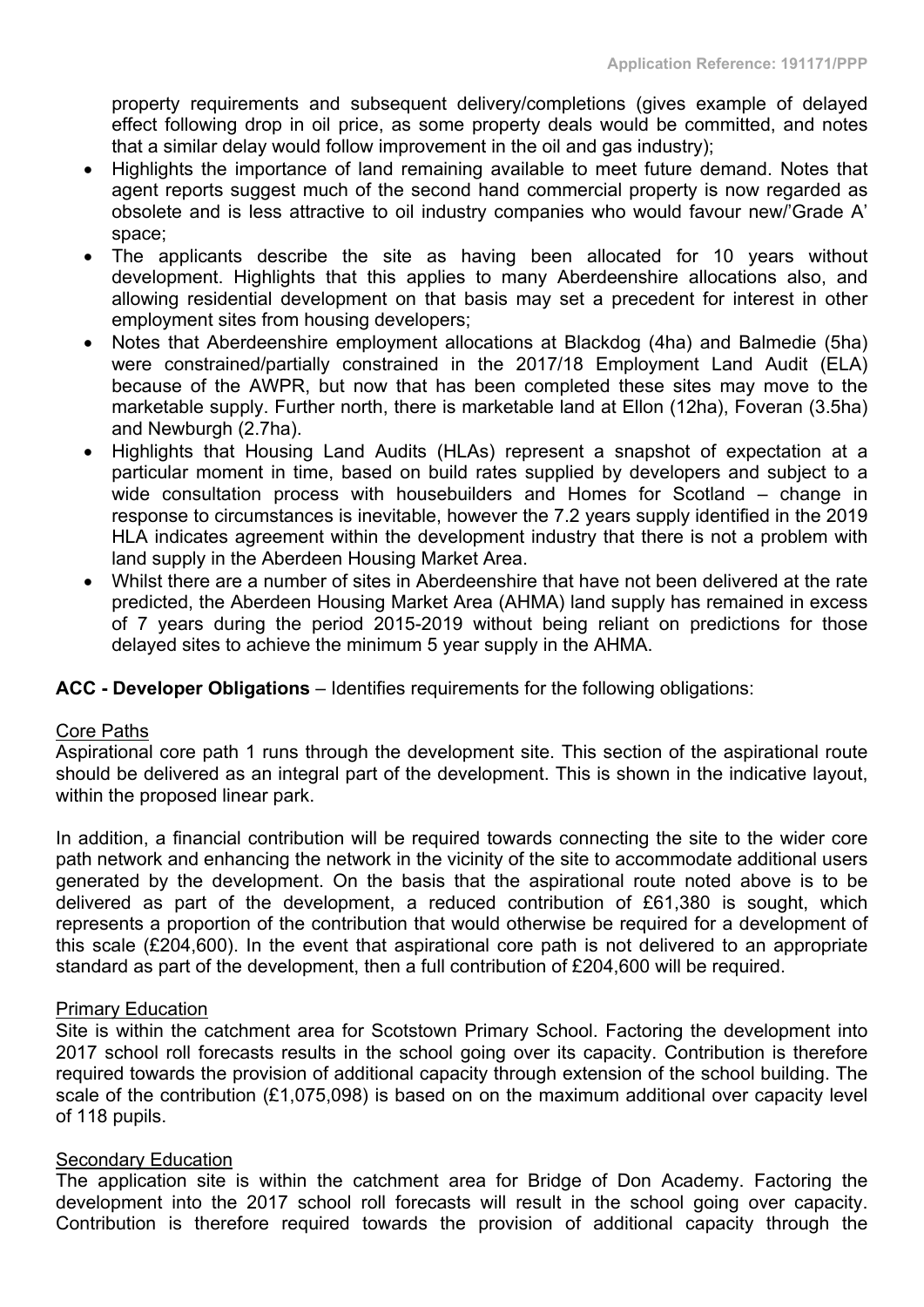reconfiguration of existing spaces within the main building and/or the installation of temporary classrooms. The scale of the contribution (£97,495) is based on the maximum additional over capacity of 37 pupils.

#### Healthcare Facilities

Infrastructure requirements calculated with NHS Grampian on the basis of national health standards and by estimating the likely number of new patients generated by the proposed development. Contributions calculated using nationally recognised space standards and build costs.

In this instance, contributions of £562,964 will be directed towards the provision of additional capacity at the Scotstown Medical Practice or other such facilities serving the development.

#### Open Space

The submitted masterplan/site layout indicate that the development will incorporate a range of open space provision in order to comply with the requirements of the development plan. Conditions and/or other measures will be required in order to ensure that this provision is realised at the detailed design stage. Provided that such provision is included as part of subsequent applications for the approval of matters specified in conditions (AMSC) then there will be no requirement for financial contributions. In the event that insufficient high quality open space is provided on site in subsequent detailed proposals/AMSC applications, then an appropriate financial contribution towards the enhancement of existing open spaces would be required.

# Community Facilities

In this instance, it is understood that a community meeting space is proposed to be delivered as an integral part of the development. Providing that such provision is made on site, no further contribution will be required. In the event that an appropriate community meeting space is not delivered as an integral part of the development financial contribution of £1,005,675 would be required towards the enhancement of existing community facilities

The applicant should also be aware that Aberdeen City Council would not be able to take ownership and/or liability for any new community facility delivered as part of the development. Alternative ownership and management arrangements will therefore require to be identified for any such facility.

#### Sports and Recreation

A development of this scale will impact significantly on the capacity of nearby sports facilities, and that impact will require mitigation. It is understood that a full-sized football pitch, associated facilities and parking are proposed to be delivered as an integral part of the development. Provided that such provision is made on site, and that appropriate measures are in place to ensure public access in perpetuity, no further contribution will be required. In the event that the proposed pitch and associated facilities are not delivered as an integral part of the development, then a financial contribution of £667,700 will be required.

#### Affordable Housing

Policy H5 seeks a minimum of 25% of total units to be delivered as affordable housing. In this instance, the affordable housing requirement equates to 137.5 units, and the relevant SG sets out an expectation that delivery will be made on-site in accordance with the preferred hierarchy of affordable housing types contained in that SG.

**ACC - Waste Strategy Team** – Recommend that conditions are attached if the application is to be approved. Request further information detailing specific waste and recycling provision for houses and flats as part of future planning application(s). Details of swept-path analysis for waste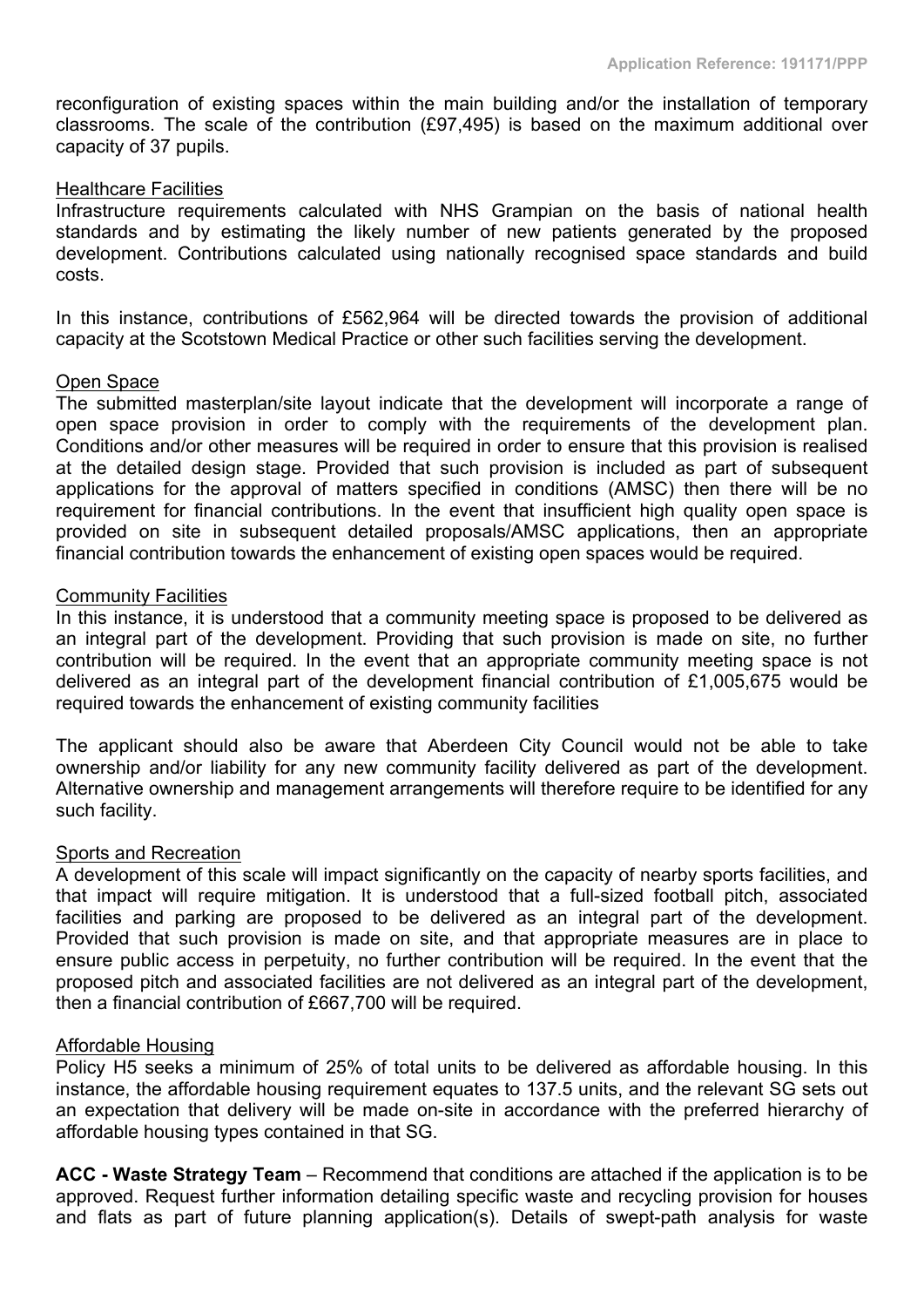collection vehicles will be required, to ensure that vehicles can safely manoeuvre through the site in a forward gear.

**ACC - Housing** – As per ACC's Affordable Housing Supplementary Guidance, an affordable housing contribution of 25% is required. ACC Housing Strategy would want to enter into early discussions with the developer to discuss house size and type as we would not want to see large numbers of flats delivered as affordable housing.

**ACC – City Growth Team** – Notes that this development proposes 550 new homes, and that economic benefits have been estimated by the applicants as a result of new housing and new commercial floorspace. The assumptions and methodology used have been reviewed and are consistent to economic appraisal practice.

The appraisal states that £11m of 'resident expenditure' per year could be generated as a result of the scheme, based on expenditure from those moving to the new development and from others moving into properties vacated by those moving to Cloverhill. The estimated 'resident expenditure' is based on assumptions that: (i) 25% of all new residents at Cloverhill are people moving into the city; (ii) of the remaining 75% of new Cloverhill residents moving from elsewhere in the city, approximately 25% of the vacated properties would then be occupied by new residents moving to Aberdeen. The English housing research that these assumptions are based upon indicates that thy typically occurs four times. The estimated £11m therefore includes four house moves, including Cloverhill.

It is noted that the ability to realise these occupancy assumptions in Aberdeen may not reflect recent population changes and the short run effect on some types of properties in the city. In that context, the estimated £11m may be high/optimistic. There is evidence of some over-supply of certain property types in the city centre.

**Invest Aberdeen –** Invest Aberdeen had requested that the applicant provide further information with regard to how Aberdeen Hydrogen First (AHF) initiative would support the vision and aims of the Regional Economic Strategy (RES) and Energetica through demonstrating an innovative low carbon investment opportunity for the region.

A Policy Analysis Paper (Oct 2019) was prepared by Aberdeen & Grampian Chamber of Commerce (AGCC) and submitted for consideration.

In summary, Invest Aberdeen is supportive of proposals that seek to make investments in line with both the Regional Economic Strategy and Energetica programme which seeks to grow and diversify our key sectors. Invest Aberdeen has not commented in relation to the principle of development on this site in planning terms and acknowledges this will be for others to comment on. It is however worth noting that experience of seeking to encourage and leverage private sector, low carbon and additional energy efficiency measures beyond the minimum statutory requirements in large scale residential proposals has not been easy. Notwithstanding the principle of planning It is positive to see innovative proposals being led and funded commercially by a private sector investor and we would encourage this approach across more residential developments.

Invest Aberdeen's comments are made without prejudice to any recommendation or decision that the planning authority may make at a future date.

Energetica Strategic Objectives:

i. To consolidate and grow the Region's position as one of the world's major energy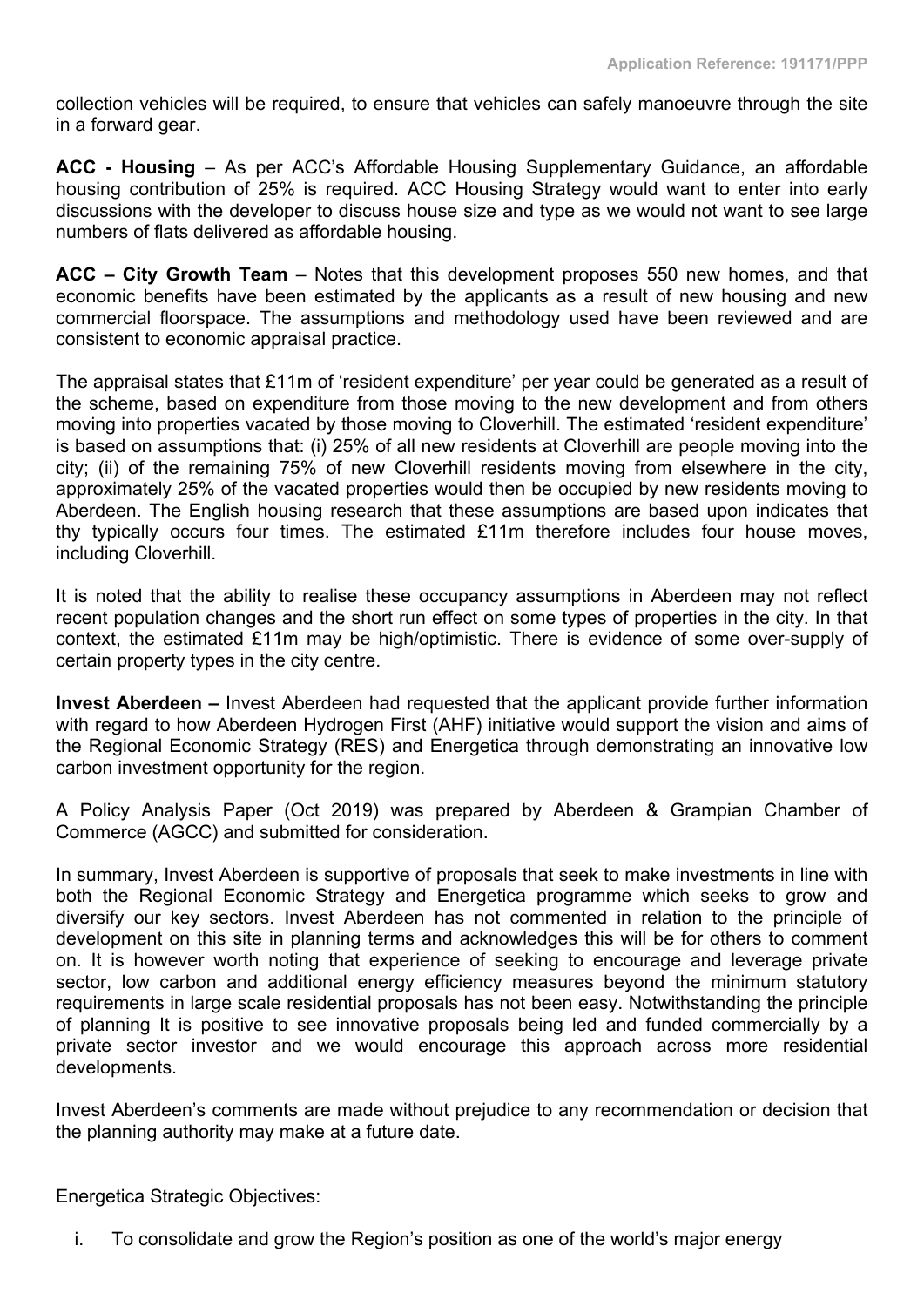- ii. centres and the energy capital of Europe;
- iii. To attract new high value investment and people to the region;
- iv. To grow the international trade of indigenous business; and
- v. To create a location that seeks to maximise both quality of design/development and
- vi. quality of life

The development at Cloverhill seeks to incorporate a new energy efficient, low carbon heating solution into a residential development, which aligns with Objectives i, ii, and iv, above. Invest Aberdeen's response recognises the value of reducing the carbon footprint of buildings in contributing to reduction in overall carbon emissions, but also in reducing fuel poverty and generating investment in innovative pilot projects.

Notes that the development of a residential hydrogen heating pilot project in Aberdeen would support Aberdeen City Region's Hydron Strategy initiatives, and would provide valuable data on how this technology works in the Scottish climate and its 'real world' energy efficiencies. It is particularly positive to see the integration of fuel cell technology in the first phase homes, rather than in later stages of development.

**Archaeology Service (Aberdeenshire Council)** – No objection. Notes that the site is located immediately adjacent to a landscape of previously excavated archaeological features dating from prehistoric, early medieval and medieval periods and therefore, if the application is to be approved, it is recommended that a condition is attached in relation to archaeological matters. This should require submission and agreement of an archaeological written scheme of investigation (WSI) prior to commencement, with all works to subsequently be carried out in accordance with the approved WSI (which should include details of how recording and recovery of archaeological resources found shall be undertaken). Should archaeological works reveal the need for postexcavation analysis, no part of the development may be occupied unless a post-excavation research design (PERD) for the analysis, publication and dissemination of results and archive deposition has been submitted to and approved in writing by the planning authority, with the PERD carried out thereafter in complete accordance with the approved details.

**ACC - Contaminated Land Team** – Expresses general agreement with the conclusions and recommendations of the Desk Study Report (Fairhurst, July 2019) submitted in support of this application, including its proposals for future ground investigations. In recognition of the potential for contamination (from both on-site and off-site sources), it is recommended that the conditions are attached in order to address the following:

- Requiring submission and agreement of a scheme to address risks from contamination prior to development taking place (specification set out in full response);
- Prohibiting occupation of buildings on site unless any long-term monitoring required by the above scheme has been undertaken;
- Prohibiting occupation of buildings on site unless a report verifying completion of remedial works to fully address contamination issues relating to the buildings has been submitted and agreed by the planning authority.

**ACC - Education** – Highlights that this site is zoned to Scotstown School and Bridge of Don Academy. School roll forecasts suggest that contributions are likely to be required from the developer to create additional capacity at both schools to accommodate the numbers of pupils likely to be generated by the development. It is expected that the Developer Obligations Team will calculate the required level of contributions and advise accordingly *(see Developer Obligations response, above)*.

# **ACC - Environmental Health**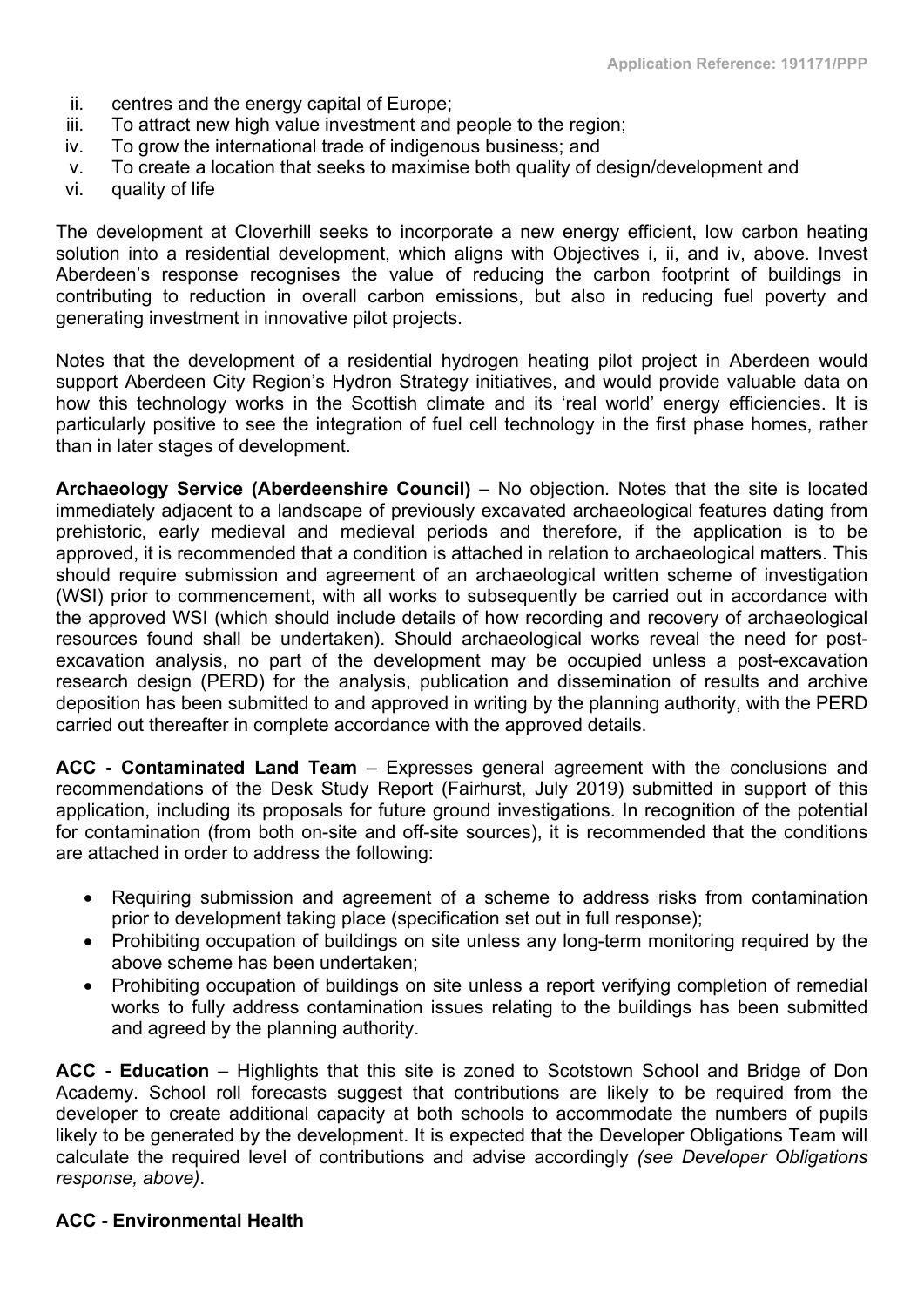#### Wind turbines

With regards to the Vattenfall offshore wind development consent, an interim report has been received and suggests no negative noise impact is likely. Therefore, no noise impact assessment will be required for these wind turbines.

However, a noise impact assessment will still be required for the Rubber Atkins onshore wind turbine. This assessment should be in line with the IOA Good Practice on wind turbine noise 2013 (ETSU-R-97) and BS4142 (2014).

# Sports Pitch

It is noted that within the NIA for the proposed Sports Pitch that the houses adjacent to the pitch along the Southern boundary, the difference between the background noise levels and the noise source will be in excess of +13 dB LAeq. This indicates that there will be a significant adverse impact from the football pitch noise. The proposed incorporation of a barrier is likely to be limited to approximately -10dB LAeq. The NIA recommends that there should be no open window ventilation along the facades facing the pitch and should have acoustic ventilators installed instead. It is also noted that within 5.5 of the report that the NIA has been conservative in the application of penalties for noise characteristics such as ball strikes against the fence and shouting. The Acoustic Consultant has confirmed that the term "conservative" used within the NIA was in regard to a worst-case scenario in relation to noise from football games. The NIA does not take into consideration noise from repetitive ball strikes such as when a few people are practicing by hitting the ball directly off the fence.

As there is the likelihood of a significant adverse impact from the noise from the sports pitch, it is suggested that this issue is revisited and that the developer seeks additional guidance by adhering to guidance which has been produced by Sportscotland entitled 'Sportscotland Outdoor Sports Facilities - Planning Guidance/1002 - Siting of Synthetic Grass Pitches - Guidance on Noise and Floodlighting', which includes practical noise mitigation measures to be applied at such facilities. To further help protect amenity from potential noise emissions associated with the proposal including for example, ball strikes against fencing panels and increased crowd noise, this Service would therefore advise strict adherence to this relevant guidance.

Notwithstanding the above, a condition will be required regarding the operating hours of the proposed sports pitch and seating area. I would recommend that this area is not to be operational between the hours of 22:00 hrs and 09:00 hrs. This is in order to protect the amenity of nearest noise sensitive receptors.

#### Road traffic noise

It is noted that in order to mitigate noise from the road traffic noise on the A92 to acceptable levels it is proposed that an acoustic barrier is proposed. This barrier is estimated to attenuate the noise by 10 dB LAeq. This means that the gardens at properties within 15m and 20m of the road will be subjected to noise levels at the upper requirement stated within the BS8233 requirements (55 DB LAeq) and may not even achieve this level as there is no certainty that the acoustic barrier will achieve the proposed 10 dB LAeq attenuation.

Similarly, the same houses will require to have acoustic ventilators installed rather than open window ventilation in order to achieve the BS8233 requirements. Specific glazing recommendations have been listed in order to achieve these requirements. It is noted that the proposed acoustic bund is unlikely to protect the first floor of the properties adjacent to the A92.

#### Odour control considerations

Due to the location of the commercial premises and nature of neighbouring properties, the proposed development has potential for a significant adverse impact on the amenity of the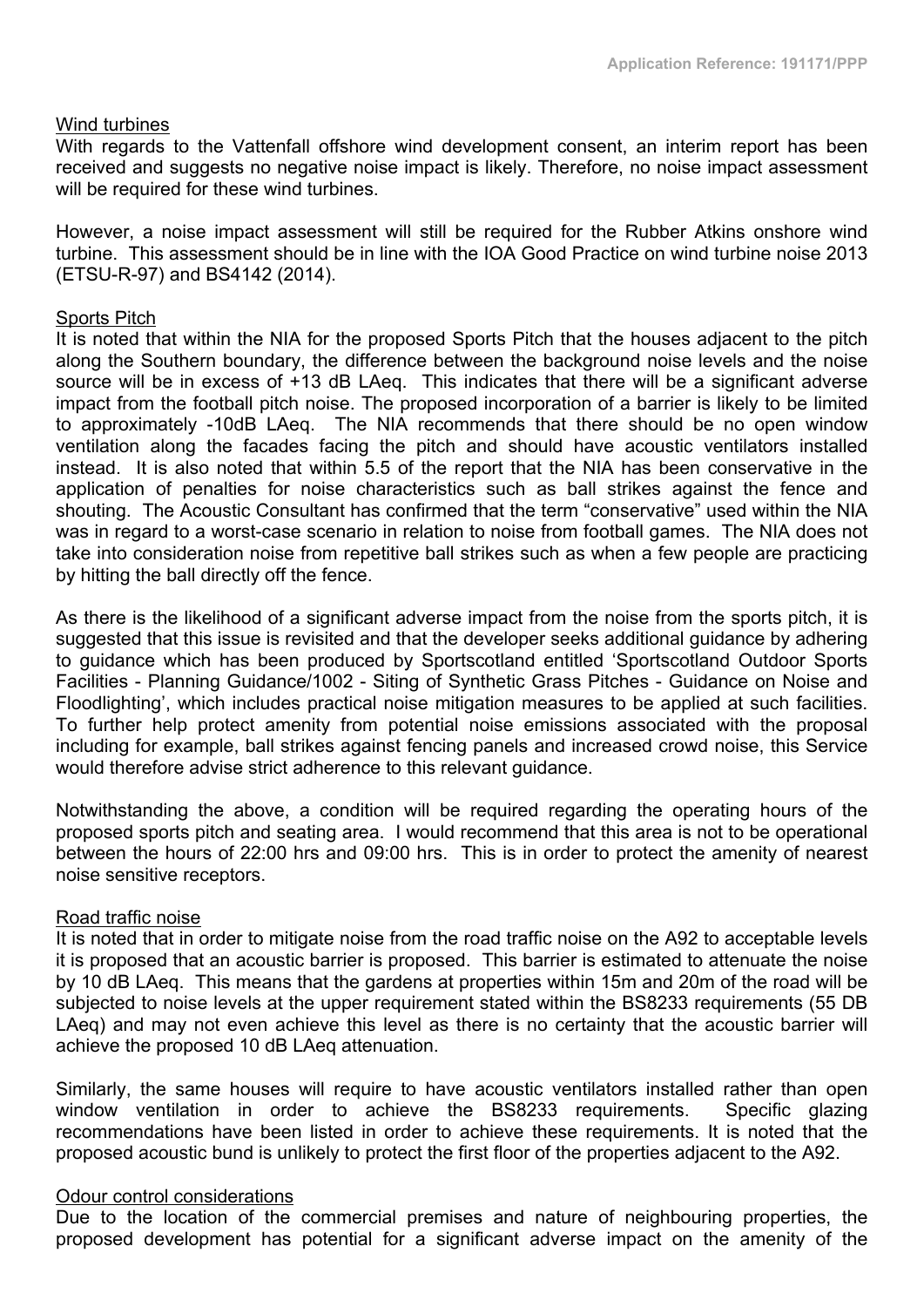occupants of neighbouring local residences from potential odour and equipment noise associated with the proposal.

As the end user has not yet been determined, it is recommend that as a condition of planning permission that any tenant will be responsible for the provision of assessments which will demonstrate both adequate odour control provisions and a suitable demonstration of noise control effectiveness are in place prior to the occupation of the premises.

**ACC - Flooding and Coastal Protection** – The Flood Risk Statement (FRS) submitted on 23/07/2019 has been reviewed. The Aberdeen Integrated Catchment Model (ICM) and SEPA flood risk maps show significant flooding extents within the proposed plot. Whilst further supporting submissions have been scrutinised by officers, the Flooding Team's position remains that a Flood Risk Assessment (FRA) Level 3 is required.

**Police Scotland** – No objection to the development, but make the following points for consideration in detailed design:

- Site is in a currently low crime area.
- Recommend the use of varied surface treatments to act as traffic calming measures and signify a transition from 'public' to 'private' spaces.
- Vehicular and pedestrian routes should be visually open and direct.
- Dwellings should be positioned to face each other to provide for passive surveillance
- Footpaths should be straight, wide, well-lit and free from potential hiding places
- Narrow footpaths between buildings should be avoided
- Car parking areas should be within view of active rooms (e.g. kitchens, living rooms)
- Communal areas should be designed to allow natural surveillance from nearby buildings, and boundaries between public and private spaces should be well defined.
- Good quality white lighting of uniform coverage should be utilised.
- Recommends that the developer liaise with Police Scotland Designing Out Crime service at each stage for more detailed advice.
- Encourage the applicant to attain the 'Secured By Design' award.

**ACC - Roads Development Management Team** – No objection to the proposal, provided that appropriate conditions are attached to any approval securing the submissions/improvements set out below.

Note that the site is in the 'outer city' parking zone, and lies outwith any controlled parking zone.

Local amenities and services identified in the submitted Transport Assessment (TA) are reachable via existing pedestrian and cycle infrastructure, with shared paths on sections of the A956 Ellon Road facilitating travel to facilities in the city centre and on Beach Esplanade.

Committed infrastructure improvements associated with the neighbouring business park to the north (The Core) include provision of a toucan crossing on the A92 Ellon Road, located to the south of the Murcar roundabout. This will further enhance the site's accessibility for pedestrians and cyclists and ensure safe means of crossing. New cycling infrastructure is also being promoted by ACC in the local area, including: Murcar Industrial Estate cycle/shared use path; Murcar North to Blackdog cycleway; and aspirational core path route connections to the east and west of the site, to allow connection to core path 107 and Greenbrae Primary School beyond (west) and Murcar Links Golf club and the beach (east).

# Public Transport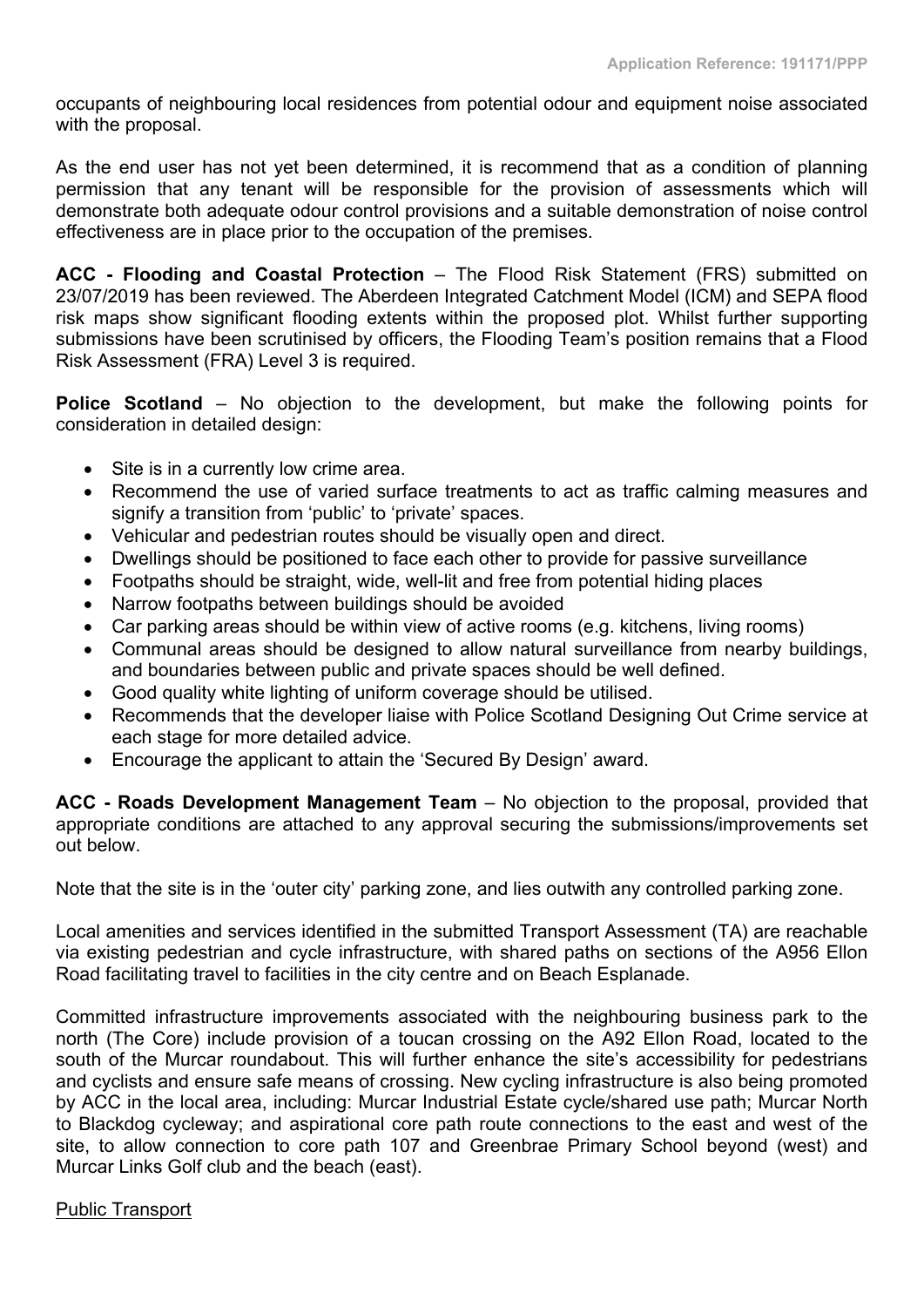The A92, to the west of the site, is served by regular bus services, with existing stops circa 120m to the north and the Bridge of Don P&R site circa 850m to the south. There is potential for new bus stops to be provided along the A02, supported by the reduced speed limit proposed by ACC roads officials. Furthermore, the proposed junctions would allow for bus penetration into and through the site. Additional bus stops proposed adjacent to the proposed site access junction will ensure that the entire site is located within 400m walking distance of bus stops. Whilst buses would not require to be diverted into the site, the vehicle access strategy and internal street network will be designed to ensure that busses would be able to enter and exit via the proposed access junctions. It has been agreed with the applicant that bus stops are to be provided on the dual carriageway, as per the adjacent stretch of Ellon Road beside McDonalds, rather than in physical laybys. These bus stops are to be delivered as part of works to deliver the new junctions, irrespective of operator demand.

# Parking

The applicant has intimated that full details of the parking provision would be submitted in support of the detailed planning applications for each development phase in accordance with ACC's current standards. This is acceptable. In the Design and Access statement, the applicant states that "electric vehicle charging infrastructure will be provided in relevant locations within the site". This is accepted. This is a requirement and further information should be provided in support of the detailed planning applications for each phase.

#### Development Vehicle Access

New vehicle junctions will provide access to the site along the A92 Ellon Road. The primary access is proposed to be a centrally located signalised junction incorporating toucan crossing facilities at a key core path / pedestrian crossing point of the A92 Ellon Road. Drawing 123823/sk 1012B shows an indicative junction layout.

A secondary access is proposed to the South of the site via a left-in / left-out arrangement. This is shown in drawing 123723/sk 1013A. The geometry of these accesses will not be considered at this PPiP stage.

# Internal Road Layout

It has been agreed with the applicant that a secondary access onto the A92 will be constructed prior to 150 units being occupied with a statement required from the Fire Service that this will be acceptable. Appropriate conditions will be required to secure the above and design of that first access.

As this is a PPiP, no detailed plans of the internal road layout have been provided at this stage, and subsequent applications will be required to provide futher information relating to road/footway gradients, geometry, dimensions, materials, visibility splays, etc. It is noted that the indicative layout shows several long, straight sections of road in excess of 60m. These areas will require some form of appropriate traffic calming in the finalised roads layout.

#### Local Road Network

The site abuts the A92, which is currently a 70mph dual carriageway that provides links to the B999 Pitmedden Road at the Murcar Roundabout, and the A90 trunk Road / AWPR to the North, via the Blackdog interchange. To the South, it connects with the A956 Ellon Road, and the A92 Parkway at the Aberdeen Energy park roundabout. The A956 is a dual carriageway with a 40mph speed limit, which reduces to 30mph 70m North of the A956 Ellon Road / North Donside Road roundabout.

The applicant proposes to reduce the speed limit on the A92 to 40mph, to replicate the character of the existing 40mph section on the A956, south of the site. A TRO would be required for this change in speed limit. It is understood that the development of adjacent land at Berryhill has been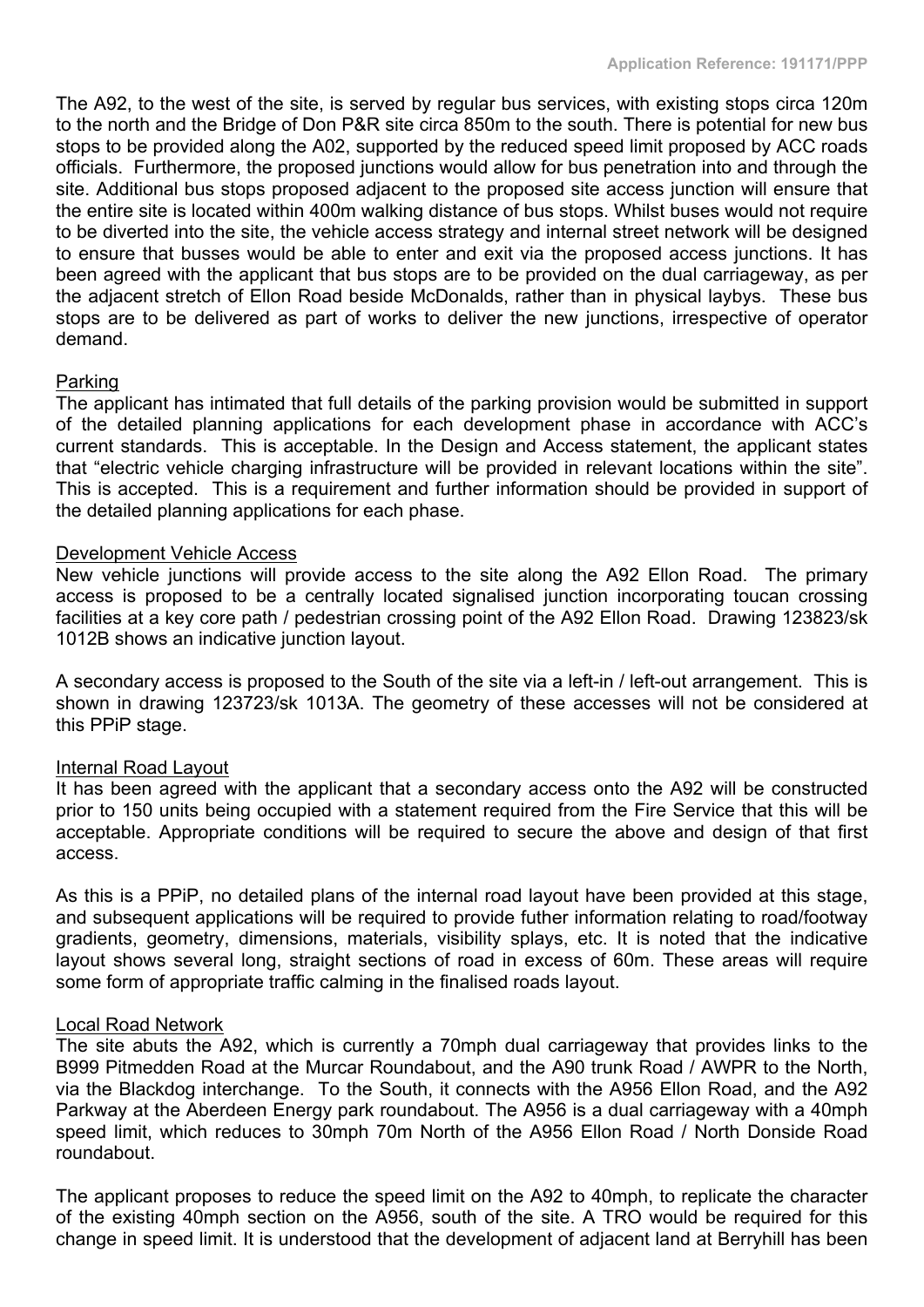consented subject to a similar requirement to reduce the speed limit on this section of road, and whichever development comes forward first will be required to deliver that TRO. In addition, if the Cloverhill development comes forward first, there will be a requirement for a Toucan crossing to the north of the site. The timing of delivery for this crossing will be tied to the site layout drawing 11085-SK-020Y, which shows an East-West line. No houses are to be built North of this line prior to this Toucan being installed by the applicant or otherwise. North of this line is to serve as the construction site for the site, and will prevent people travelling this way to cross the A90, meaning that the crossing at the site access will suffice for all residents until such a time as this Northern Toucan is installed.

Further to the reduction to 40mph, the applicant is proposing a temporary 20mph speed limit on the A92 as part of their safe routes to schools plan, via the provision of 20mph flashing signs, during the times when children are travelling to and from school. This is acceptable, but would be subject to a TRO.

Six junctions were assessed to determine what effect the proposed Cloverhill development would have on their functionality. This was done by scaling up current traffic flows to establish a base level for the opening year, and then assessing what the combined development + future year traffic would look like. I will briefly summarise the applicants' findings on each junction below. It should be noted that junctions generally function without issue as long as their ratio of flow to capacity (RFC) and degree of saturation (DoS) are less than 85%:

- Pitmedden Road / Shielhill Road Junction The largest impact in the opening year is a 41% RFC With the development included this increases to 43%;
- Pitmedden Road / Denmore Road Junction This junction is currently over capacity (107%) in the worst case). In the opening year scenario, without Cloverhill, this reduces to 87% due to a predicted reduction in traffic using this route. Then, when Cloverhill is reintroduced this increases again to 100%. As a result of this, the agent acting on behalf of Cloverhill has tested a theoretical mitigation (widening the Denmore Road approach to provide an extended flare). This theoretical mitigation provides a no net detriment solution for the Cloverhill development. The applicant is proposing that this scheme can be costed to provide the basis for a monetary contribution that the Cloverhill development can make toward a scheme which can be developed at a later date. This is appropriate, and the costing exercise should be done in conjunction with ACC in line with the submission of a detailed application;
- Murcar Roundabout The roundabout is currently over capacity, the most onerous RFC is seen in the AM peak heading out of the city towards the AWPR at 104%. The applicant has intimated that the Berryhill application has devised an indicative scheme for improvements at the junction, which should be incorporated before 25% occupation (in terms of traffic generation). Similarly, the Aberdeen Energy Park Extension has a scheme for roundabout improvements (or a contribution in lieu). Fairhurst have assessed the future year scenario, assuming that the Berryhill junction improvement will be in place. This shows that the junction will still operate over capacity (101% in the worst case), and the proposed development will marginally increase this. However, it is rightfully acknowledged that when junctions are over capacity it is difficult to accurately establish the precise impact of increased traffic. The applicant summarises by saying that it is considered appropriate for the Cloverhill development to pay a proportionate contribution towards the cost of the future improvements at the junction commensurate with the level of development impact. This is appropriate. The costing exercise should be done in conjunction with ACC in line with the submission of a detailed application;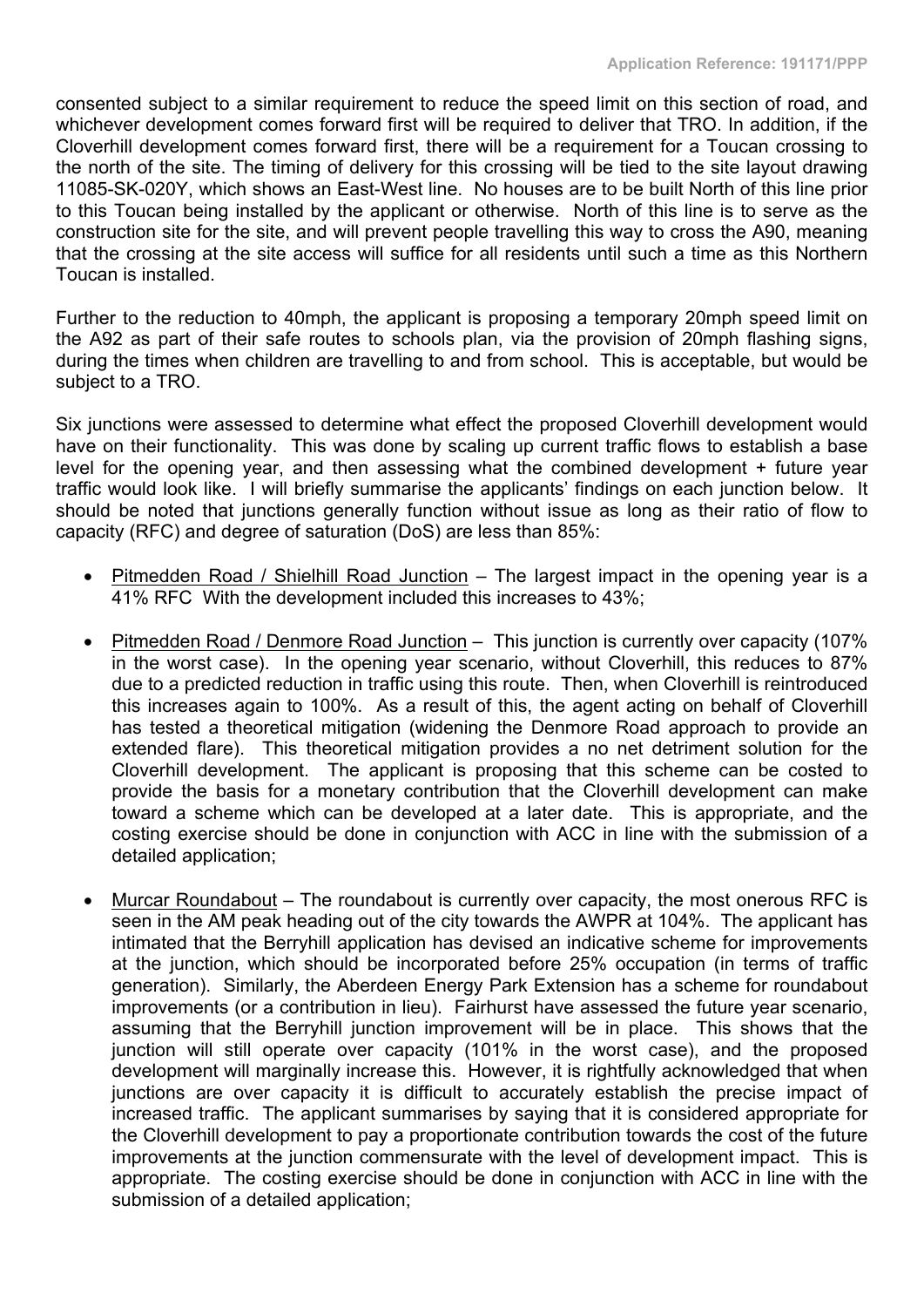- AEP Roundabout The applicant highlights that the roundabout is currently over capacity in the am peak, and is predicted to be over capacity in both AM and PM peak hours under the opening year base traffic (not including Cloverhill itself). The applicant highlights ACC's aspiration to upgrade the roundabout to traffic signals as highlighted in the planning conditions attached to several committed sites – Berryhill, Aberdeen Energy Park extension, redevelopment of the AECC, etc. As the development will obviously increase pressures on this junction, the applicant has stated that it may be appropriate for the Cloverhill development to pay a proportionate contribution towards the cost of future traffic signals, commensurate with the level of development impact. This is appropriate and would be required. The costing exercise should be done in conjunction with ACC in line with the submission of a detailed application;
- Ellon Road / North Donside Road / King Robert's Way Junction The analysis undertaken shows that this junction is predicted to operate within capacity during the Weekday AM and PM peak hours. The maximum DoS experienced is ~71%. As such, no improvements are required to accommodate the development traffic;
- Site Access Junction As the site is not yet in place this junction does not currently exist. The modelling shown for the year of opening indicates a DoS of ~90%. Given that this is a greenfield site, it is expected that the junction is designed such that it is not over capacity from the start. The applicant has stated that, to ensure a robust analysis, they've assumed that the pedestrian stage of the signals will be called every cycle, which is unlikely. Regardless, at the time of a detailed submission, this would be reviewed further, with an expectation that the junction be built to operate under capacity.

Of the junctions that require intervention, several are conditioned to be undertaken by developers of other schemes at given thresholds in their development. Consideration should be given to the situation where any of these developments stall or do not go ahead, and how that may affect the contribution due by the applicant. It has been agreed that the following will be paid as a s75 contribution, payable at the point of work starting on site:

- £41,879.14 will be paid representing theoretical works to Denmore junction, Murcar Junction, the AECC junction. The S75 should be caveated to allow use for works / roads safety upgrades as deemed fit by ACC, within the surrounding road network.
- £15,000 as a S75 contribution at the point of starting on site. This represents an allowance of £5,000 towards the value of land, and £10,000 towards CPO costs, with the S75 caveated to allow use for roads safety upgrades as ACC deem fit, within the surrounding road network.

# Safe Routes to School

The catchment schools for the site are Scotstown Primary and Bridge of Don Academy. Greenbrae Primary and Braehead Primary are also located nearby and have also been included by the applicant within the safe routes to schools assessment. 8.2 Access to all schools will require the crossing of the A92 dual carriageway via the proposed Toucan crossing at the site access junction. In order to facilitate this, the applicant is proposing a temporary 20mph speed limit during school travel-times.

All safe routes to schools proposed are adequate and safe, comprising of signalised crossings / zebra crossings / well-lit sections of footway, etc. The applicant is correct in asserting that if the aspirational core path between the A92 and Denmore Road is implemented, this will significantly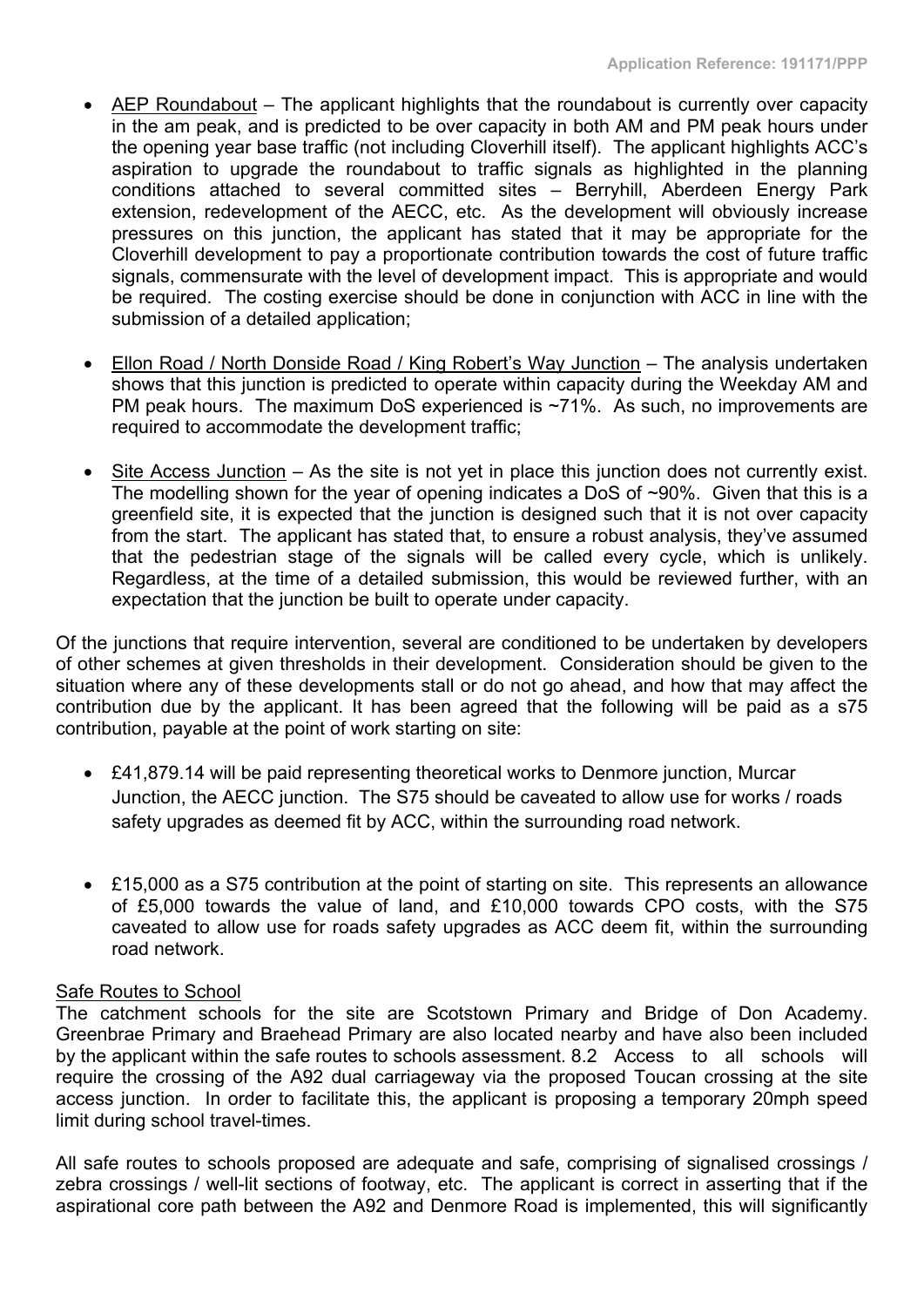reduce (by ~75%) pedestrian journey times between the site and Greenbrae Primary School. For this reason, it is important that this link is given due consideration.

# Travel Plan Framework – Residential Travel Pack

A successful TP should have an overarching aim, realistic modal share targets and a series of measures to obtain these targets set out in an Action Plan. The aims, objectives, and content proposed to be included in the Residential Travel Pack (RTP) are acceptable. The completed RTP should be submitted to ACC for our approval in line with the detailed application.

#### Drainage Impact Assessment

Surface run-off from roads will shed to gullies / permeable paving, which will drain to the surfacewater sewers, then onto a new detention basin, which will discharge to a grass swale and outfall sewer, before joining the existing watercourse. As such, the requires 2 levels of treatment are being achieved. It is noted that all driveways are parking areas "will be constructed incorporating porous paving and stone-filled filter trenches." In our experience porous paving alone is not sufficient as a drainage feature alone. Driveways that slope towards an adopted surface should have channel drains at the interface, and parking spaces which slope away from the road should have gulleys to the rear. The drainage proposed is sufficient at this stage, however this will be reviewed in detail when a more detailed application is submitted.

#### Construction Consent

The access junction layout / local road improvements / internal road layout are all to be designed to ACC standards, and the developer will be required to adhere to a section 21 Roads Construction Consent procedure.

# **Aberdeen City Shire Strategic Development Planning Authority (SDPA)**

The SDPA response concludes that it has not been demonstrated that there is justification for the subject site to be developed for housing land. There is a robust and generous housing land supply across the Aberdeen Housing Market Area which has come through the full assessment of the development plan process which has capacity to meet current and increased demand.

The SDPA response notes that a bid was submitted in relation to this site at the time of the 'call for sites' for inclusion in the next Aberdeen Local Development Plan. The planning authority's assessment concluded that this site was 'undesirable' for the proposed residential development, and therefore it was not included as a preferred site in the Main Issues Report 2019.

In terms of housing land supply, the SDPA response notes that the current ALDP allocated land for housing to meet targets set by the Strategic Development Plan 2014, and that sufficient 'desirable' bids have been identified via the call for sites process to ensure that the next ALDP will meet the housing allowances set out in the Proposed Strategic Development Plan 2018. It is noted that there has been a robust effective housing land supply, with the 2019 HLA identifying a fiveyear effective land supply of 6,242 homes for Aberdeen City, along with a post five-year effective supply of 10,076 homes. This equates to a 7.2 year supply in the Aberdeen Housing Market Area, which indicates that there is capacity in land supply terms to build well above the housing requirement if demand exists.

The applicants' supporting information on Housing Land and Employment Land Supply points to a shortfall in housing completions as evidence of a requirement for the release of more housing land. that position is not accepted, and is contradicted by the available evidence in the Housing Land Audit 2019 and earlier audits from recent years, which point to a steady effective land supply of at least 5 years being maintained. Table 2 in the SDPA response presents information taken from HLAs between 2011 and 2019, which indicate a steady increase in housing completions across that period, aided by a robust and generous land supply.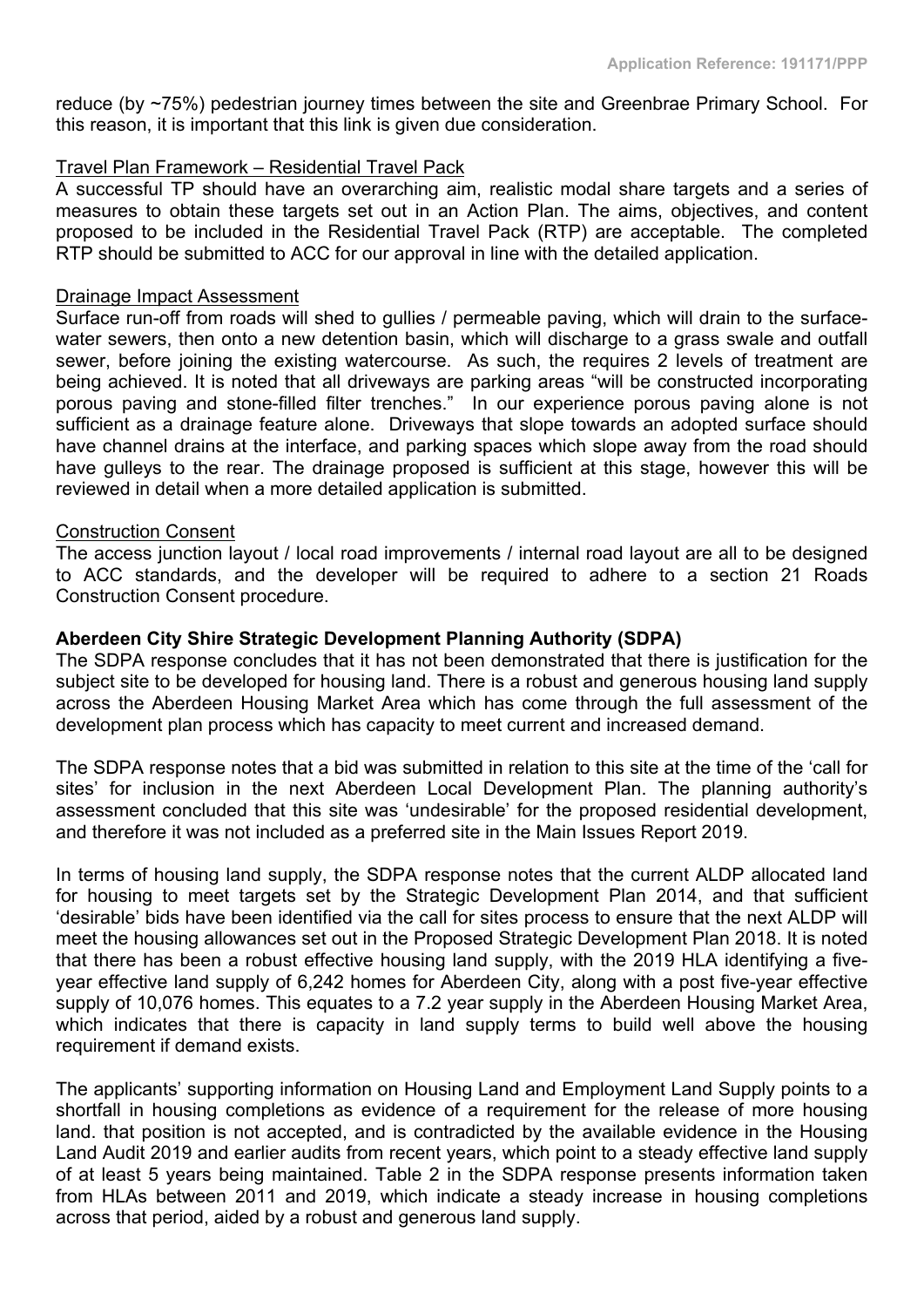The SDPA note that planning authorities and their development plans can have a significant influence on the amount of land available for development, but much less influence upon the delivery of development upon that land, which is largely dependent on the activities of the development industry and the landowners themselves and is of course subject to market conditions. In that context, Housing Land Audits strive to make realistic assessments of anticipated completions, which has led to the programming of sites being reassessed in light of the regional economic downturn, but nevertheless a healthy effective land supply has been maintained.

**Scottish Environment Protection Agency** – Following submission of further information on potential flood risk, SEPA has removed its initial objection on flood risk grounds provided that, should the planning authority be minded to approve the application, conditions relating to deculverting of the watercourse and provision of adequate buffer strips around it are attached to any consent. If the planning authority proposes to grant planning permission contrary to SEPA's advice on flood risk, then referral to Scottish Ministers may be necessary under the terms of the Town and Country Planning (Notification of Applications) (Scotland) Direction 2009. Notwithstanding SEPA's removal of their objection, they expect that ACC will undertake its responsibilities as the Flood Risk Management Authority.

In addition to the conditions requested above, SEPA recommends that further conditions are attached to any grant of planning permission to ensure that finished floor levels are raised above external ground floor levels in order to further mitigate potential surface water risk.

At section 2.5, SEPA also request that a condition be applied to require that the developer investigates alternative layouts to demonstrate whether the layout and design of the proposal can avoid impacting on an existing spring. If it is demonstrated that this cannot be avoided, then further information demonstrating the continuing hydraulic functioning of the spring and details of compensatory measures on the wider site will be required. It is recommended that this be secured by a condition which also secures placemaking measures such as use of wild, native, species rich flower planting in green corridors, use of green roofs for community buildings and use of renewable energy sources etc, as detailed in paras 3.3-3.4 of SEPA's initial response.

In section 5.3 of SEPA's initial response, a condition relating to the avoidance of existing wells either within or in close proximity to the site (or demonstration that alternate provision will be made for the owners of private water supplies to be connected to the public supply) is also recommended.

At section 6 of SEPA's first response, it is noted that the management of surface water during construction will be controlled under SEPA's regulatory regime, and therefore there is no requirement for this to be covered by a planning condition. SEPA welcome the applicants' commitment to produce a Site Waste Management Plan.

**Scottish Water** –No objection. Note that there is currently sufficient capacity in the Invercannie Water Treatment Works and in the Nigg PFI Waste Water Treatment Works , however a formal application to Scottish Water will be required and further assessment may be required.

Highlights that Scottish Water (SW) is unable to reserve capacity, and a further review of capacity will be undertaken once a formal connection application is submitted to Scottish Water after planning permission has been granted.

Highlights that a SW runs through the site, and the applicant is urged to contact SW's Asset Impact Team directly in order to identify any potential conflicts.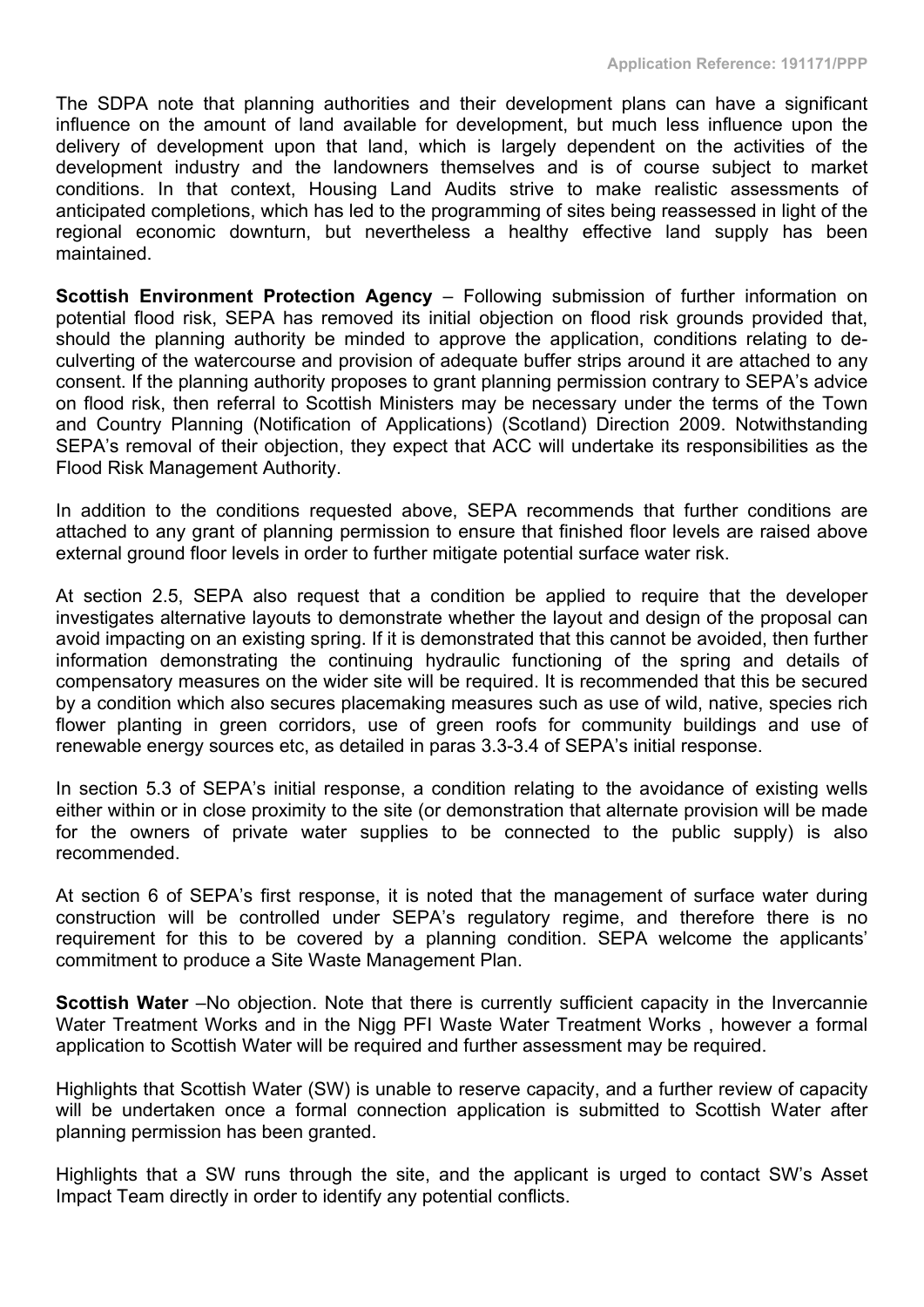Advise that SW will not accept any surface water connections into its combined sewer system on greenfield sites, and limited exceptions will be made for brownfield sites where significant justification is provided.

**Bridge Of Don Community Council (BoDCC)** – States 'strong objection' to the proposal, contending that the site should be retained for business and industrial use, as identified by the ALDP. Main points are summarised as follows:

- Highlights that the proposal does not accord with the Aberdeen Local Development Plan, which identifies this land for business and industrial use. BoDCC's view is that ACC should not permit a departure from the plan, which was prepared following extensive consultation with community councils and other stakeholders.
- Notes that there are numerous major allocated housing development sites in the city, including in the Bridge of Don area. There are also plans for up to 500 more at Blackdog/Balmedie in Aberdeenshire. Contends that the allocations made on the 2017 ALDO provide an adequate supply of housing land, if not a surplus.
- Notes that a Development Bid for this site was submitted for the next LDP, however the Main Issues Report (MIR) concluded that the development of residential and community use on this site would be undesirable due to the consequent loss of employment land, and would also likely be contrary to the Proposed Strategic Development Plan.
- Access to schools is of concern, with pupils required to cross some of the busiest roads in the city.
- Current bus services are limited, and include express services with limited stops that would not adequately serve travel to the nearest schools. Impact on local schools is also of significant concern, and it is anticipated that the proposed development would result in local schools operating over capacity. This situation is unlikely to help address current problems recruiting teaching staff.
- Public transport in the local area has been subject to considerable reductions in recent times, and existing services are not considered to be adequate to serve the existing community. The proposed development would exacerbate that situation. The site is not well served by existing routes.
- Existing medical facilities are at capacity, with lengthy waiting times for appointments. Additional housing will increase pressure on already stretched resources.
- Restrictions on vehicular access to existing development at Donmouth are highlighted, and it is contended that there would be inconsistency in allowing over 500 homes to be accessed off Ellon Road. This level of traffic will add considerably to traffic congestion and have an adverse impact on air quality, whilst also hindering the flow of traffic on Ellon Road/A92.
- The Community Council has previously suggested that the developer consider an overpass/underpass to facilitate access. Implementation of a 20mph temporary speed limit is considered to be wholly impractical.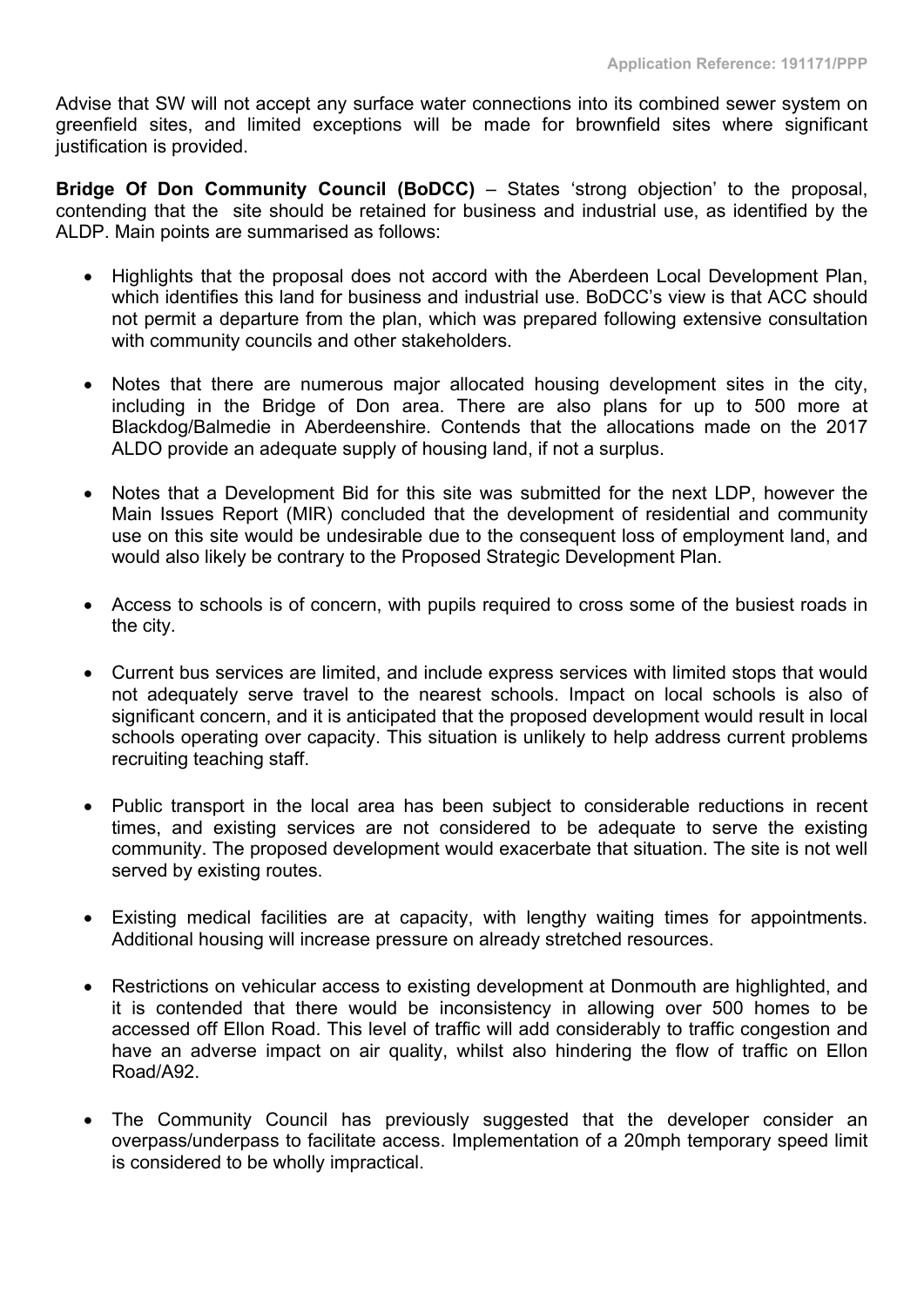- The impact of this proposal, along with other consented developments in the City and Shire, will lead to considerable increase in traffic flows when existing infrastructure is already struggling to cope.
- It appears that potential flood risk has not been properly assessed.
- BoD CC queries whether the any or all of the proposed community facilities will be delivered, and notes that with other previous developments the planning gain/developer contribution has been either reduced, delivered late or not delivered at all.

# **REPRESENTATIONS**

A total of 128 valid and timeously made representations have been received in relation to this application. Of these representations, 123 are in support of the proposal, 3 state objection, and 2 are neutral in content.

Members will note that some 37 of those representations which state support for the proposal are otherwise blank, offering no reasons for that support. Whilst any member of the public may make representation on a planning application, it is notable also that a number of the submitted representations come from sources far removed from the application site and the likely impacts of the proposal, including: Peterhead, Fraserburgh, Portsoy, Banff, Edinburgh, Dunfermline, Stonehaven, Inverurie, Banchory, Peterculter, Arbroath and Inverbervie.

The matters raised in representations can be categorised into a series of general topics and summarised as follows:

#### Principle of development, housing/employment land supply and emerging Development Plan

- Proposal is contrary to the 2017 ALDP, which reserves Opportunity Site OP2, Berryhill, for business and industrial use.
- The 2017 ALDP makes a very generous supply of land available for housing across the city. Particular attention is drawn to the Grandhome site, which has an approved masterplan and is identified for up to 7000 homes, including 25% as affordable housing. There are further major housing sites being brought forward at: OP25, Woodside (400 houses); OP16, Davidson's Paper Mill (circa 500 houses yet to be developed); OP10, Dubford (circa 140 yet to be developed); OP7, Aberdeen College (170); OP13, AECC (up to 500 units). There is also a major development of 550 units being brought forward at Blackdog, to the north of the Cloverhill site, in Aberdeenshire. In this context, housing land supply can be considered to be very healthy in the Aberdeen Housing Market Area and in the Bridge of Don area specifically, and the situation does not warrant the release of further land for housing on the scale proposed.
- It is noted that a review of the ALDP is ongoing, and that a development bid submission, seeking to have the Cloverhill site allocated for housing development. The LDP Main Issues Report concluded that this site was undesirable for the proposed residential development on the basis that it would result in the loss of allocated employment land, and noted also that allocation of this site for housing is likely to be contrary to the Proposed Strategic Development Plan. The MIR seeks to prioritise brownfield sites, and any greenfield housing allocations should be small-scale, with limited impacts on the environment and infrastructure, and should not be extensions to existing sites identified in the 2017 ALDP. This suggests that there is no support from the emerging LDP and SDP for removing the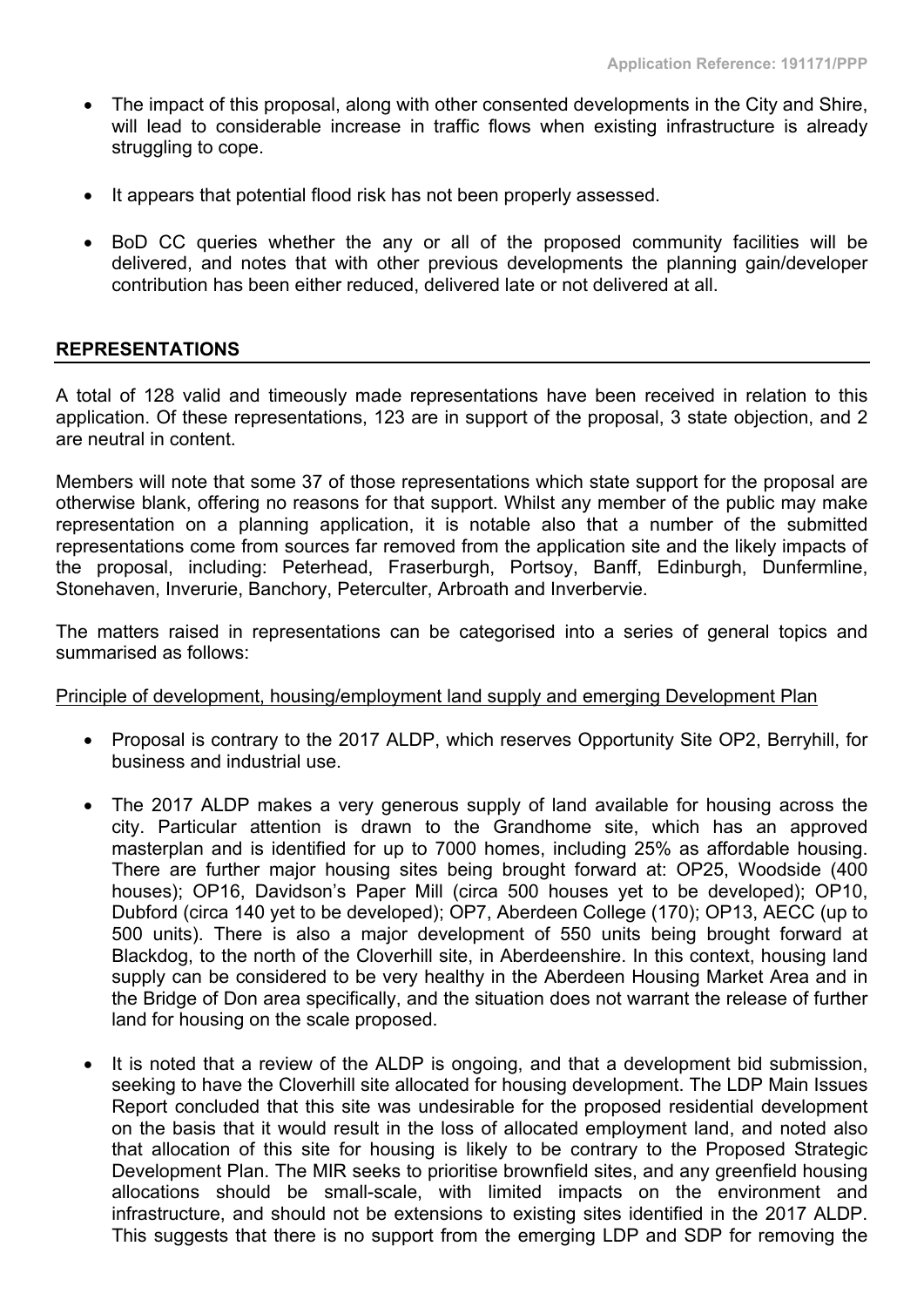current business and industrial zoning at Cloverhill and re-allocating the land for residential use.

- ACC's focus in the new LDP should be on delivering the major housing allocations already made and ensuring that there are services in place to support those allocations, rather than supporting new speculative proposals that have not come through the LDP process and are not supported by the Development Plan.
- Permitting residential development on the Cloverhill site would undermine the plan-led system and the plan preparation process, and would set an undesirable precedent for further speculative housing proposals to come forward, to the detriment of sound planning principles.
- No need for further housing in Bridge of Don in addition to those under construction and identified at AECC
- Supports new residential development on this site, as it would allow people to live closer to their place of work.
- The land is better used for housing, which there is a need for, rather than as business land, which in huge oversupply
- Notes that housing on this site would complement the housing development planned for the former AECC site

# Transport/Accessibility

- The proposed residential development would be isolated from existing amenities and services in bridge of Don by the A92 Ellon Road dual carriageway, which acts as a strong physical barrier between the site and Bridge of Don. The road is also a source of noise nuisance from road traffic, which the applicants intend to address through provision of an acoustic barrier along the site's western boundary.
- The de-trunking of the former A90 Ellon Road trunk road and opening of the AWPR offers greater scope for access to this business/employment land from the re-designated A92, increasing the viability of the site and its attractiveness to prospective business and industrial occupiers.
- Introduction of additional pedestrian crossing(s) on Ellon Road will disrupt traffic flow. No right turns into the development should be permitted, for the same reason. Pedestrian access over Ellon Road should be via a bridge/underpass (as at Parkway).
- Reduction in Ellon Road speed limit would impede commuter travel
- Schools are on the other side of a busy main road, and there is no public transport between the site and local schools. Dangerous for children to travel on foot, and may encourage additional car journeys.
- Reduced speed limits on A92 Ellon Road are unlikely to be adhered to.
- If well served by buses, this can only serve to reduce car travel, in line with ACC aims.
- New core path improves access to the beach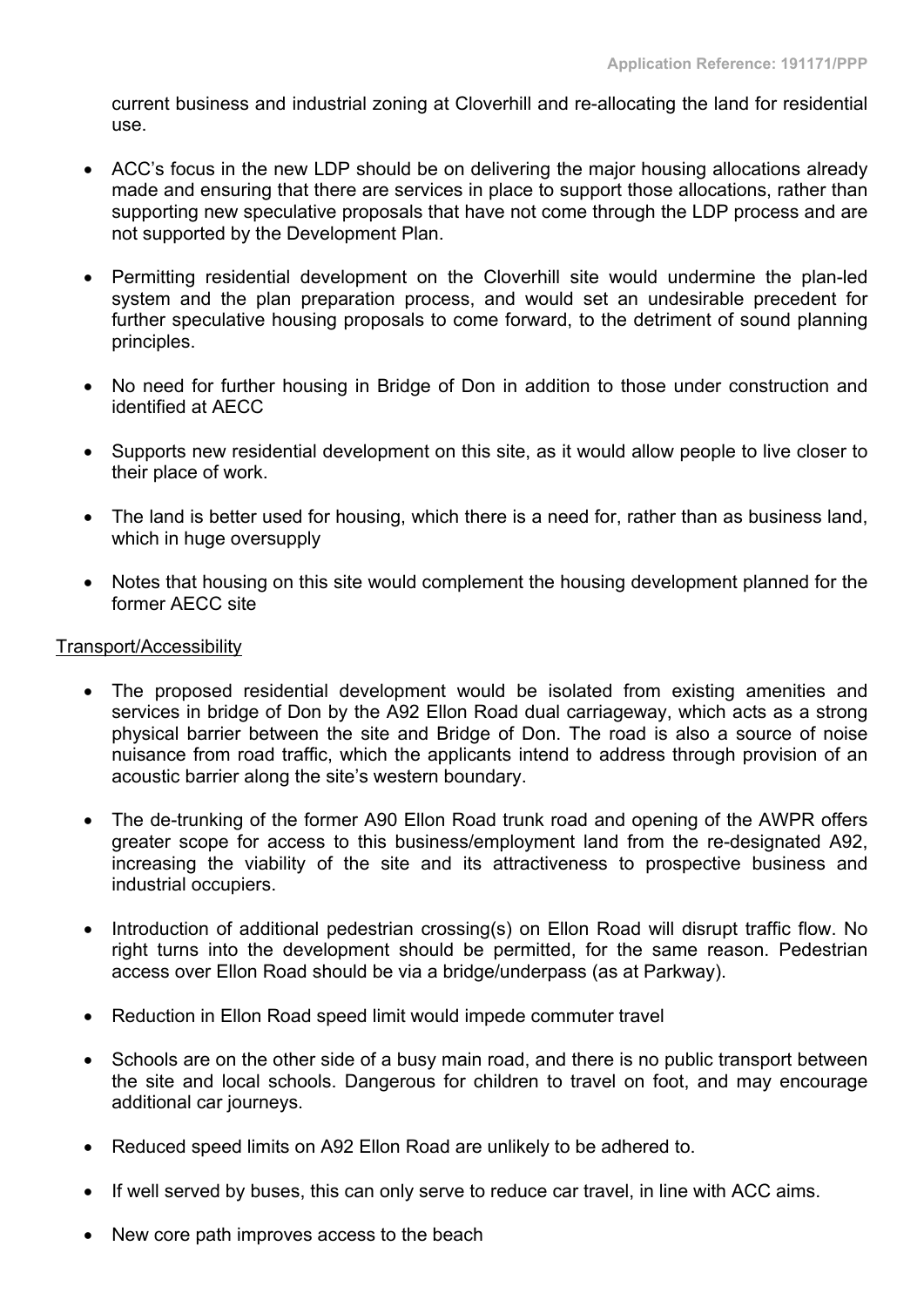- New road junction, new pedestrian crossing and reduced speed limit on Ellon Road will improve road safety and increase accessibility across the dual carriageway
- Right turn lanes and traffic light controls should be implemented on the northbound section of Ellon Road in order to provide access to the site without unduly affecting traffic flows. Restrictions on right turns into the development would be frustrating for residents and require longer journeys by car.

#### Commentary on layout and respective components of the proposed development

- Support provision of an all-weather football pitch in the Bridge of Don area, which offers young people more choice, supports grass-roots football, reduces the likelihood of antisocial behaviour and supports active lifestyles.
- Support for proposal on the basis of its benefits to local residents (both existing and new)
- Support for affordable housing in the area, which will be beneficial for young families.
- Supports pioneering use of fuel cell technology through Aberdeen Hydrogen First initiative, which is consistent with Aberdeen's earlier steps towards a hydrogen-focused economy and contributes to the UK's commitment to net zero carbon emissions by 2050
- Provides greater choice in the type and location of new-build housing in Bridge of Don, and increases opportunity for those growing up in the area to remain there with family/partners in the long-term
- Allows for existing individual houses to be better integrated with the wider Bridge of Don community
- Improved shops and community facilities in Bridge of Don would make the area more attractive as a place to live
- Bridge of Don is currently woefully under-provided for in terms of community/sports facilities
- The proposed development will create jobs in the local community / provide opportunities for small business to base premises in Bridge of Don
- Provides community meeting space and parks, play areas and open space

#### Noise, relationship with neighbouring land uses and amenity issues

- Existing business/industrial uses also pose a potential noise nuisance to new residential development. Conversely, the introduction of residential use may pose a threat to the viability of businesses operating from land allocated specifically for business and industrial use. This may be to the detriment of the developers and owners of allocated employment sites seeking to attract new occupiers and retain existing occupiers.
- Notes the submitted Noise Impact Assessment's recommendation for a 3.5m high acoustic barrier along the northern and part of eastern boundaries in order to mitigate noise from employment areas, however even with this mitigation the report concludes that significant impact to residential properties would be anticipated from class 5 and 6 premises at night.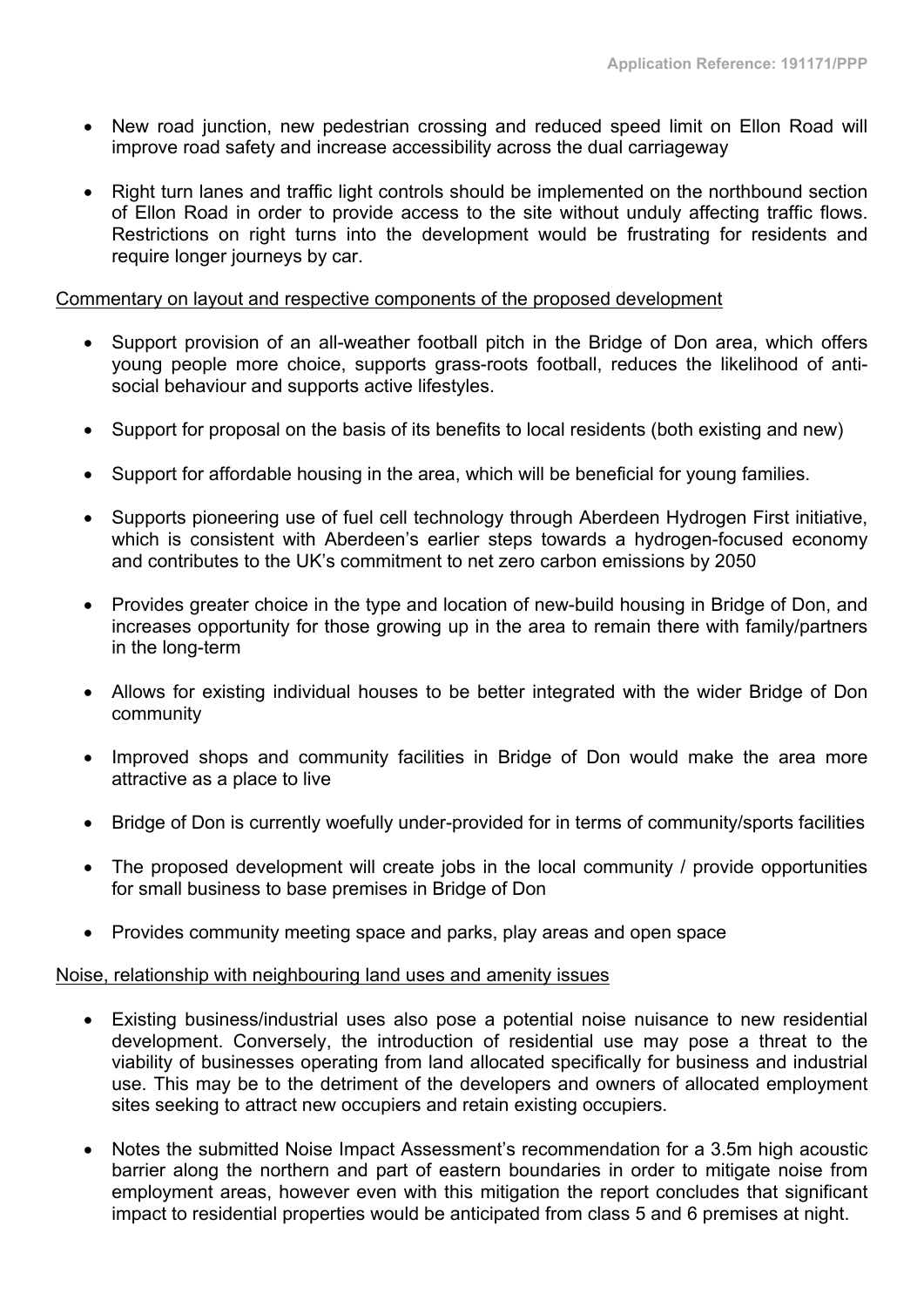#### Environmental / Landscape issues

- Encroachment on/loss of green space
- Development would place pressure on local schools.

# Other issues

• Bridge of Don and District Men's Shed have been active over last 2 years in trying to identify available, suitable & affordable properties to establish for the benefit of the local community, without success thus far. Very grateful for the opportunity to be involved in the proposals for Cloverhill, which may lead to a permanent premises for the group – do not either object or support the application.

# **MATERIAL CONSIDERATIONS**

# **Legislative Requirements**

Sections 25 and 37(2) of the Town and Country Planning (Scotland) Act 1997 require that where, in making any determination under the planning acts, regard is to be had to the provisions of the Development Plan and that determination shall be made in accordance with the plan, so far as material to the application unless material considerations indicate otherwise.

# **National Planning Policy and Guidance**

#### National Planning Framework 3 (NPF3) 2014

NPF3 is a long-term strategy for Scotland - the spatial expression of the Governments Economic Strategy, and of plans for infrastructure investment. Sets out a vision for Scotland to be:

- 1. A successful, sustainable place.
- 2. A low carbon place
- 3. A natural, resilient place
- 4. A connected place

Para 2.18 notes that some cities have greater pressure for additional housing development, whilst regeneration remains a priority in others. States that, in all cases, there will be a need to ensure a generous supply of housing land in sustainable places where people want to live, providing enough homes and supporting economic growth. The section on Aberdeen and the North East states that the city centre will be a focus for regeneration efforts. Para 2.19 notes that housing requirements will continue to be at their most acute around Edinburgh, Perth and Aberdeen – requiring targeted action to better match demand for land with infrastructure capacity.

#### Scottish Planning Policy (SPP), 2014

Scottish Ministers, through the 'core values' expressed at paragraph 4 of SPP, expect the planning system, amongst other things, to focus on outcomes, maximising benefits and balancing competing interests; play a key role in facilitating sustainable economic growth, particularly the creation of new jobs and the strengthening of economic capacity and resilience within communities; and be plan-led, with plans being up-to-date and relevant.

SPP's identified outcomes include achieving 1. 'A successful, sustainable place – supporting sustainable economic growth and regeneration, and the creation of well-designed, sustainable places' ; 2. 'A low carbon place – reducing our carbon emissions and adapting to climate change';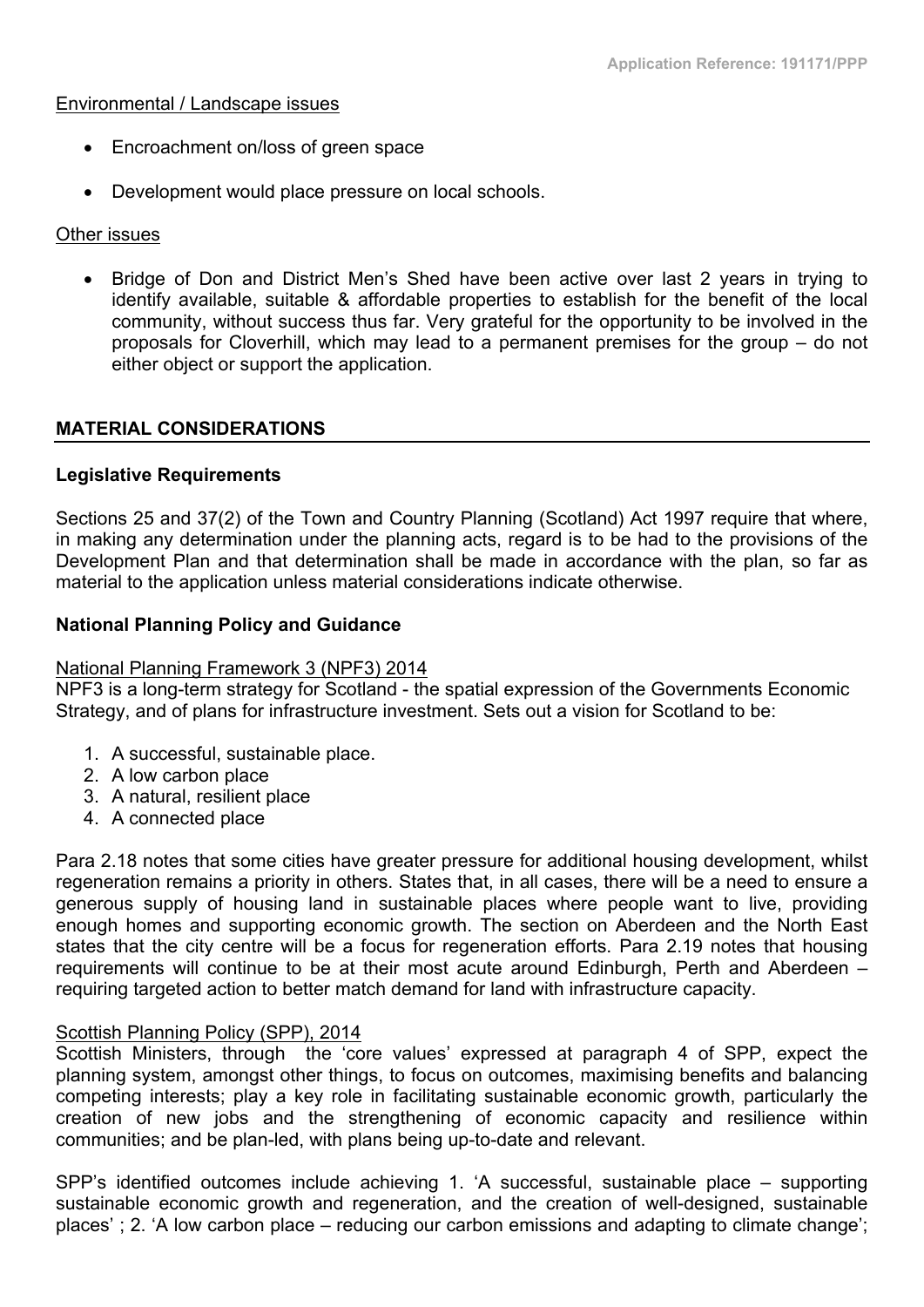and 3. 'A natural, resilient place – helping to protect and enhance our natural and cultural assets, and facilitating their sustainable use.' Para. 15 highlights the role of SPP to set out how these outcomes should be delivered on the ground. By locating the right development in the right place planning can provide opportunities for people to make sustainable choices and improve their quality of life.

Paras 17-19 highlight policy support for the transition to a low carbon economy, particularly by supporting diversification of the energy sector, with the overall aim to reduce greenhouse gas emissions and facilitate adaptation to climate change. The role of the planning system in seizing opportunities to encourage mitigation and adaptation measures is underlined.

Para 23 highlights the role of the planning system in aligning development more closely with transport and digital infrastructure to improve sustainability and connectivity, contributing to economic growth and an inclusive society.

Para. 28 states that the planning system should 'support economically, environmentally and socially sustainable places by enabling development that balances the costs and benefits of a proposal over the longer term. The aim is to achieve the right development in the right place; it is not to allow development at any cost'.

Paragraph 32 (in relation to Development Management) notes that the presumption in favour of sustainable development does not change the statutory status of the development plan as the starting point for decision-making, and indicates that proposals that accord with up-to-date plans should be considered acceptable in principle and consideration should focus on the detailed matters arising. For proposals that do not accord with up-to-date development plans, the primacy of the plan is maintained and this SPP and the presumption in favour of development that contributes to sustainable development will be material considerations

Planning should take every opportunity to create high quality places by taking a design-led approach, taking a holistic approach that responds to and enhances the existing place while balancing the costs and benefits of potential opportunities over the long term.

Planning should direct the right development to the right place. To do this, decisions should be guided by the following policy principles –

- optimising the use of existing resource capacities, particularly by co-ordinating housing and business development with infrastructure investment including transport, education facilities, water and drainage, energy, heat networks and digital infrastructure;
- using land within or adjacent to settlements for a mix of uses. This will also support the creation of more compact, higher density, accessible and more vibrant cores;
- considering the re-use or re-development of brownfield land before new development takes place on greenfield sites;
- considering whether the permanent, temporary or advanced greening of all or some of a site could make a valuable contribution to green and open space networks, particularly where it is unlikely to be developed for some time, or is unsuitable for development due to its location or viability issues; and
- locating development where investment in growth or improvement would have most benefit for the amenity of local people and the vitality of the local economy.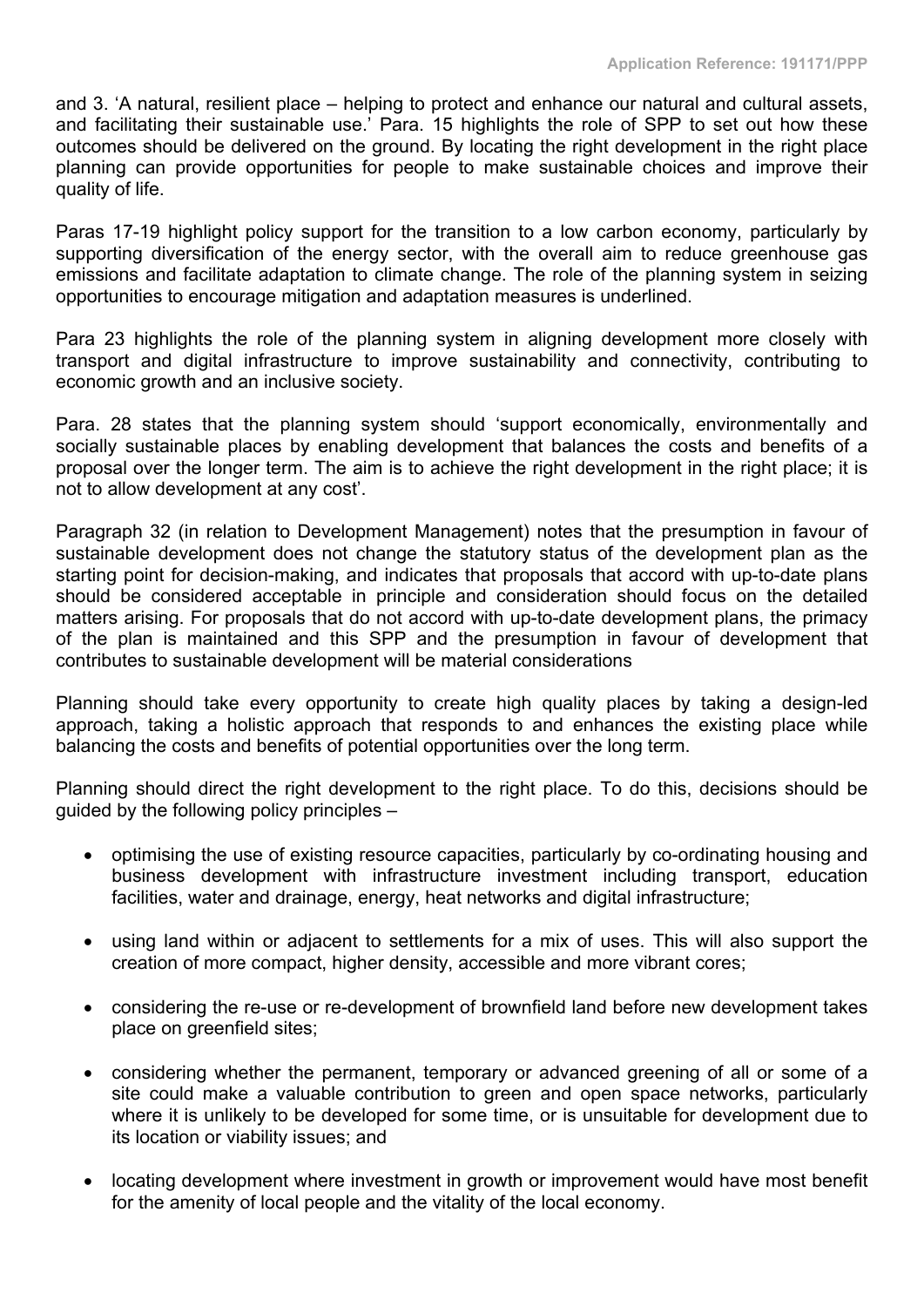Planning should support development that is designed to a high-quality, which demonstrates the six qualities of successful place (distinctive, safe and pleasant, welcoming, adaptable and resource efficient, easy to move around and beyond)

SPP highlights that Design is a material consideration in determining planning applications. Planning permission may be refused and the refusal defended at appeal or local review solely on design grounds.

In its section on 'Supporting Business and Employment', SPP identifies policy principles to:

- promote business and industrial development that increases economic activity while safeguarding and enhancing the natural and built environments as national assets;
- locate sites that meet the diverse needs of the different sectors and sizes of business which are important to the plan area in a way which is flexible enough to accommodate changing circumstances and allow the realisation of new opportunities; and
- give due weight to net economic benefit of proposed development.

In its section on 'Enabling Delivery of New Homes, SPP identifies policy principles to:

- identify a generous supply of land for each housing market area within the plan area to support the achievement of the housing land requirement across all tenures, maintaining at least a 5-year supply of effective housing land at all times;
- enable provision of a range of attractive, well-designed, energy efficient, good quality housing, contributing to the creation of successful and sustainable places; and
- have a sharp focus on the delivery of allocated sites embedded in action programmes, informed by strong engagement with stakeholders.

Paras 113-122 set out the role of the Development Plan process in providing for identified housing needs, based on robust housing need and demand assessment (HNDA). Once a housing supply target has been identified for each functional housing market area, based on evidence from the HNDA, this is then increased by a margin of 10-20% in order to ensure that a generous supply of land for housing is provided. Local Development Plans in city regions should then allocate a range of sites which are effective or expected to become effective in the plan period to meet the housing land requirement of the SDP up to year 10 from the expected year of adoption. They should provide for a minimum of 5 yers effective land supply at all times. Paragraphs 123-125 highlight the role of annual housing land audits as a tool to critically review and monitor the availability of effective housing land, he progress of sites through the planning process, and housing completions, to ensure a generous supply of land for house building is maintained and there is always enough effective land for at least 5 years. A site is only considered effective where it can be demonstrated that within 5 years it will be free of constraints and can be developed for housing. Para 125 states that, where a shortfall in the 5-year effective housing land supply emerges, development plan policies for the supply of housing land will not be considered up-to-date, and paragraphs 32-35 will be relevant.

Paragraphs 126-134 address Affordable Housing and other specialist housing provision types, noting the role of Housing Need and Demand Assessments in establishing whether there is a shortage of affordable housing, and the roles of strategic development plans in stating how much of the total housing land requirement this represents and local development plans in clearly setting out the scale and distribution of the affordable housing requirement for their area. Plans should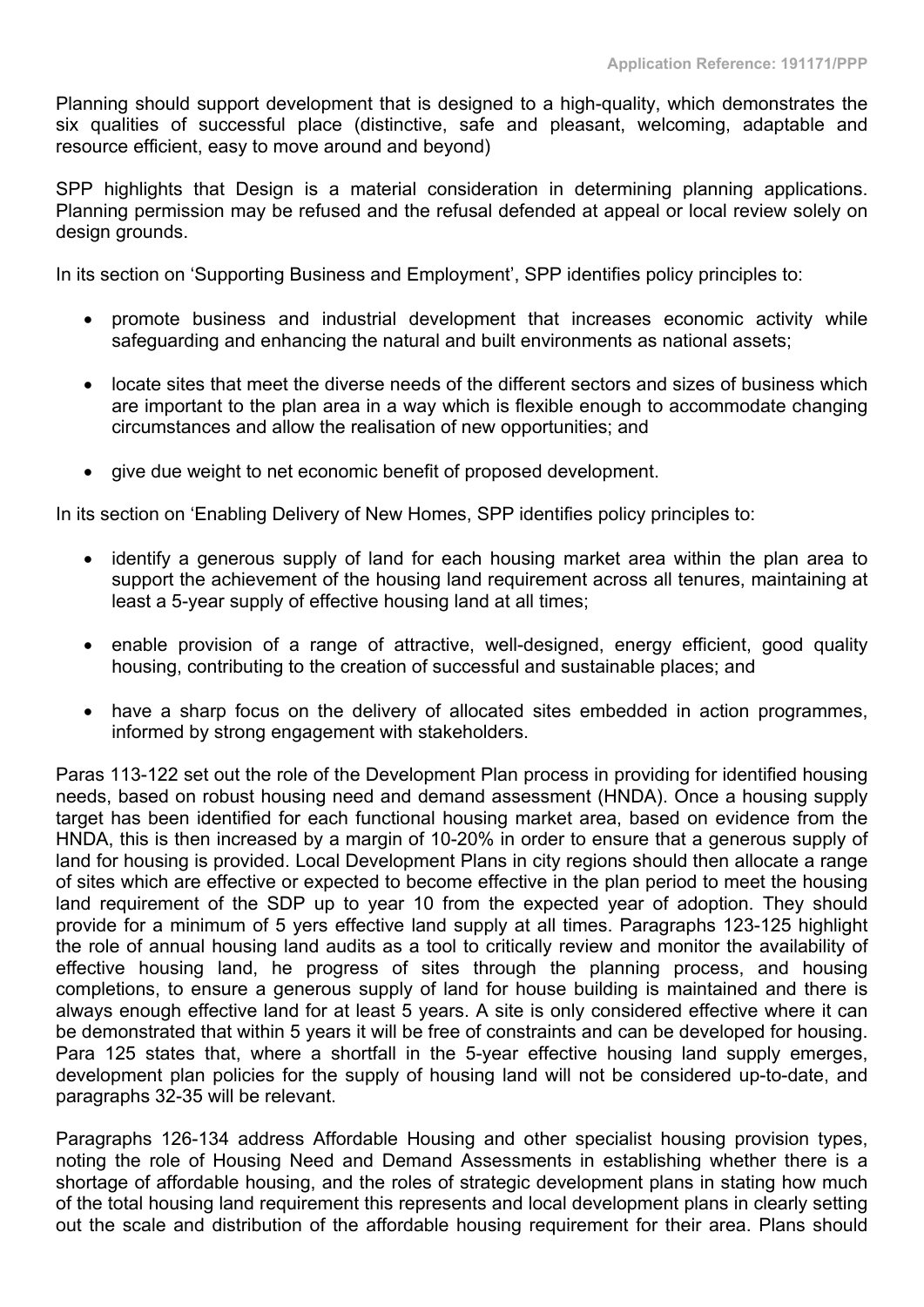also identify any expected developer contributions towards delivery of affordable housing, with supplementary guidance setting out further detail.

Paras 152-192 are concerned with delivering heat and electricity, reiterating that NPF3's statement that planning must facilitate the transition to a low carbon economy. Para 154 in particular sets out that the planning system should:

- support the transformational change to a low carbon economy, consistent with national objectives and targets, including deriving specified amounts of overall energy, heat demand and electricity demand by 2020.
- Support the development of a diverse range of electricity generation from renewable energy technologies – including the expansion of renewable energy generation capacity – and the development of heat networks;
- Guide development to appropriate locations and advise on the issues that will be taken into account when specific proposals are being assessed;
- Help to reduce emissions and energy use in new buildings and from new infrastructure by enabling development at appropriate locations that contributes to:
	- o Energy efficiency;
	- o Heat recovery;
	- o Efficient energy supply and storage;
	- o Electricity and heat from renewable sources; and
	- o Electricity and heat from non-renewable sources where greenhouse gas emissions can be significantly reduced.

Para 171 states that proposals for energy generation from non-renewable sources may be acceptable where carbon capture and storage or other emissions reduction infrastructure is either already in place or committed within the development's lifetime and proposals must ensure protection of good environmental standards.

Paras 193 & 202-204 are of particular relevance in terms of 'Valuing the Natural Environment'. These sections underline the importance of planning in 'protecting, enhancing and promoting access to our key environmental resources, whilst supporting their sustainable use'. It is noted that 'the siting and design of development should take account of local landscape character', also that 'developers should seek to minimise adverse impacts through careful planning and design, considering the services that the natural environment is providing and maximising the potential for enhancement'. Para. 203 states that 'planning permission should be refused where the nature or scale of proposed development would have an unacceptable impact on the natural environment'. Paragraph 207 sets out obligations in relation to sites designated as Special Areas of Conservation (SACs) and Special Protection Areas (SPAs), including the requirement for 'appropriate assessment' of the implications for conservation objectives where development is likely to have a significant impact. In terms of promoting sustainable transport and active travel, paragraph 287 of SPP states in relation to Development Management functions that 'planning permission should not be granted for significant travel generating uses at locations which would increase reliance on the car and where:

- direct links to local facilities via walking and cycling networks are not available or cannot be made available;
- access to local facilities via public transport networks would involve walking more than 400m; or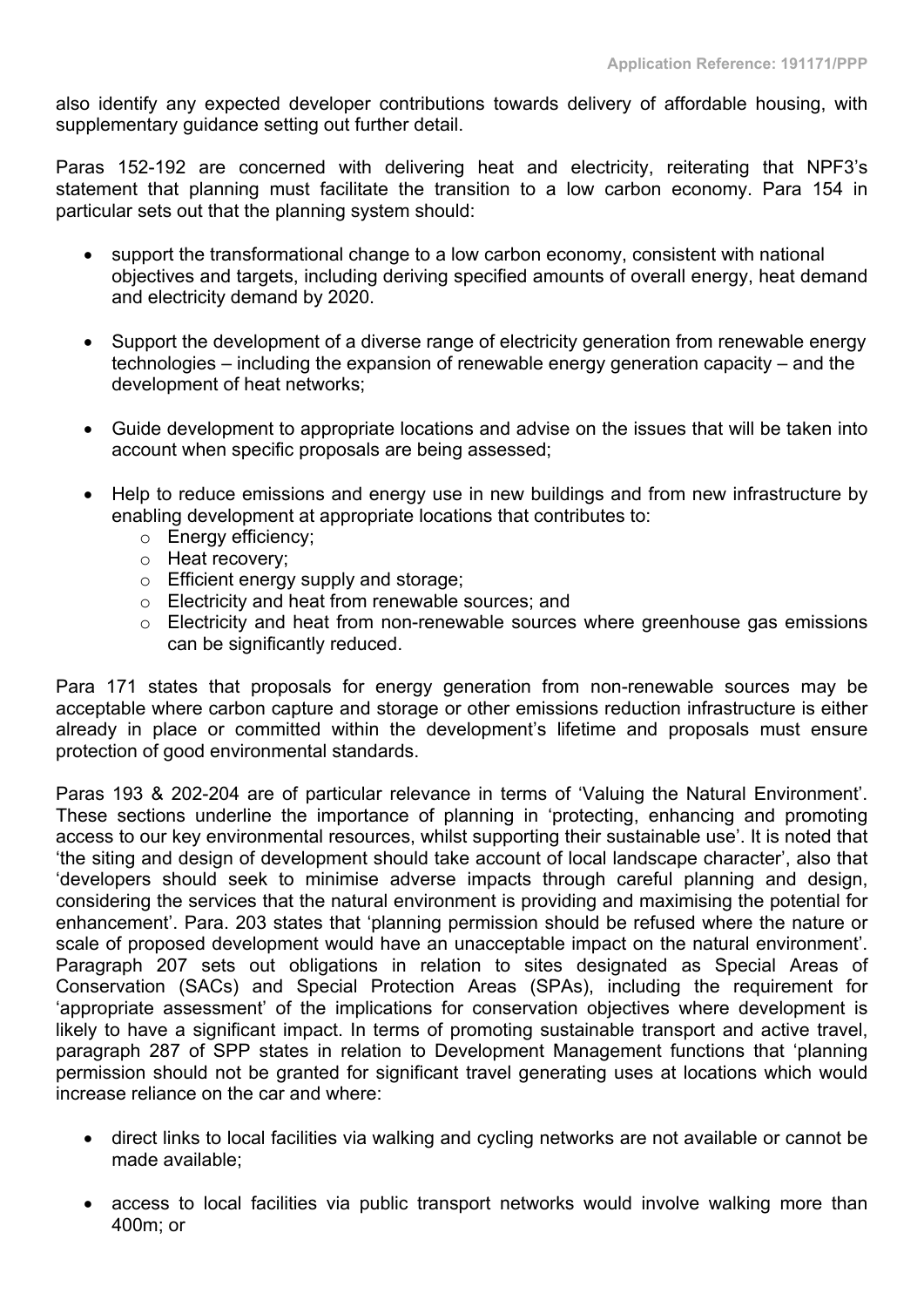• the transport assessment does not identify satisfactory ways of meeting sustainable transport requirements.'

# Creating Places (architecture and place policy statement)

Scotland's policy statement on architecture and place sets out the comprehensive value good design can deliver. Successful places can unlock opportunities, build vibrant communities and contribute to a flourishing economy. The document contains an action plan that sets out the work that will be taken forward to achieve positive change. The statement is in four parts:

- 1. The value of architecture and place,
- 2. Consolidation and ambition,
- 3. A strategy for architecture and place,
- 4. Resources, communications and monitoring.

#### Designing Streets (2010)

Designing Streets is the first policy statement in Scotland for street design and marks a change in the emphasis of guidance on street design towards place-making and away from a system focused upon the dominance of motor vehicles. It has been created to support the Scottish Government's place-making agenda and is intended to sit alongside Designing Places, which sets out government aspirations for design and the role of the planning system in delivering these.

# **Aberdeen City and Shire Strategic Development Plan (2014) (SDP)**

The purpose of the SDP is to set a spatial strategy for the future development of the Aberdeen City and Shire. The general objectives of the plan are promoting economic growth and sustainable economic development which will reduce carbon dioxide production, adapting to the effects of climate change, limiting the use of non-renewable resources, encouraging population growth, maintaining and improving the region's built, natural and cultural assets, promoting sustainable communities and improving accessibility.

From the 29 March 2019, the Strategic Development Plan 2014 will be beyond its five-year review period. In the light of this, for proposals which are regionally or strategically significant or give rise to cross boundary issues between Aberdeen City and Aberdeenshire, the presumption in favour of development that contributes to sustainable development will be a significant material consideration in line with Scottish Planning Policy 2014.

The Aberdeen City Local Development Plan 2017 will continue to be the primary document against which applications are considered. The Proposed Aberdeen City & Shire SDP 2020 may also be a material consideration.

#### **Aberdeen Local Development Plan (2017)**

- Policy LR1 Land Release Policy
- Policy LR2 Delivery of Mixed Use Communities
- Policy D1 Quality Placemaking by Design
- Policy D2 Landscape
- Policy NC4 Sequential Approach and Impact
- Policy NC5 Out of Centre Proposals
- Policy NC8 Retail Development Serving New Development Areas
- Policy I1 Infrastructure Delivery and Planning Obligations
- Policy T2 Managing the Transport Impact of Development
- Policy T3 Sustainable and Active Travel
- Policy T5 Noise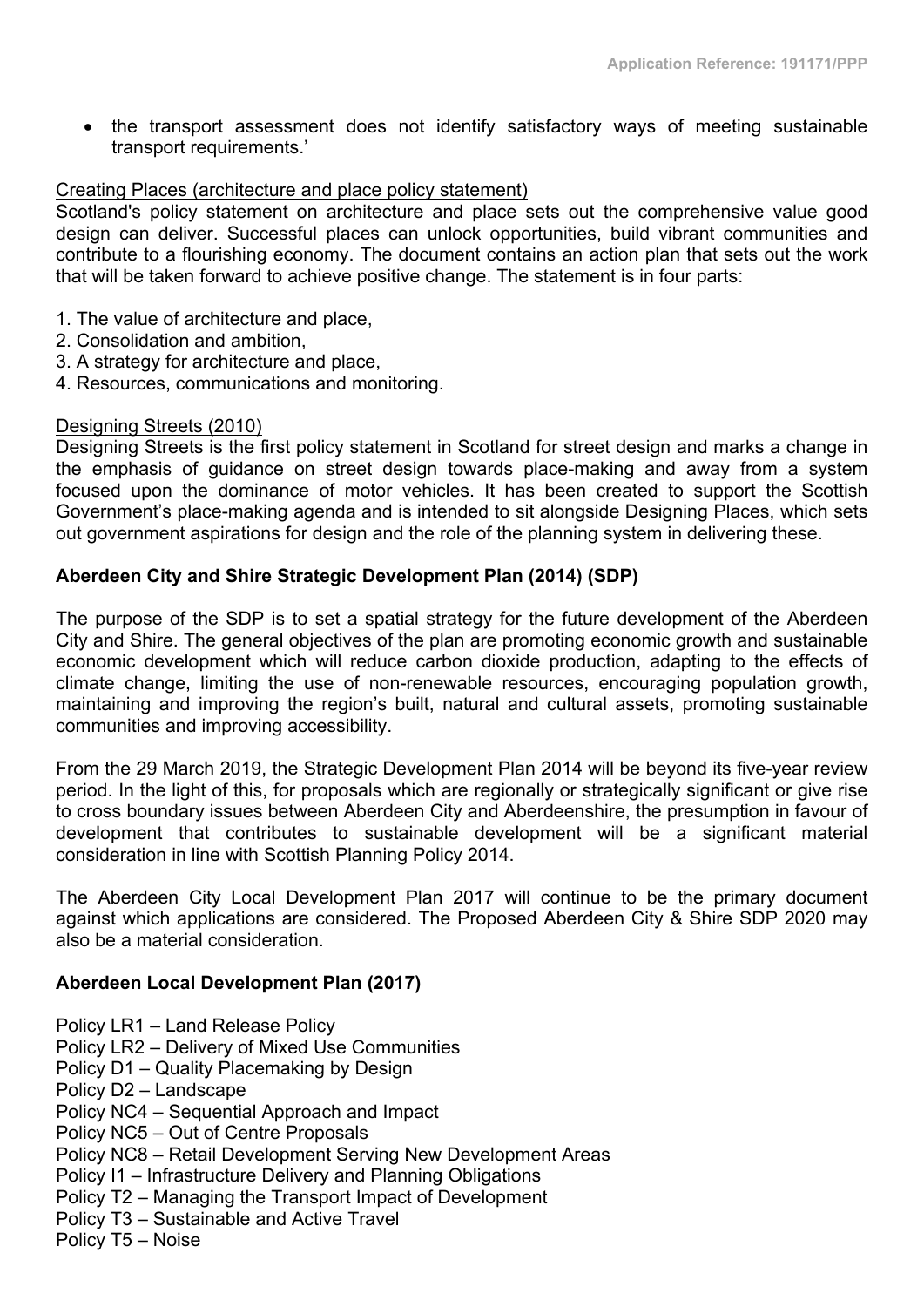- Policy B1 Business and Industrial Land
- Policy B4 Aberdeen Airport
- Policy H3 Density
- Policy H4 Housing Mix
- Policy H5 Affordable Housing
- Policy CF2 New Community Facilities
- Policy NE1 Green Space Network
- Policy NE4 Open Space Provision in New Development
- Policy NE5 Trees and Woodlands
- Policy NE6 Flooding, Drainage and Water Quality
- Policy NE8 Natural Heritage
- Policy NE9 Access and Informal Recreation
- Policy R6 Waste Management Requirements for New Development
- Policy R7 Low and Zero Carbon Buildings, and Water Efficiency
- Policy CI1 Digital Infrastructure

# **Supplementary Guidance and Technical Advice Notes**

- Master Plans:
- Energetica:
- Transport and Accessibility;
- Noise;
- Planning Obligations;
- Affordable Housing:
- Landscape:
- Children's Nurseries;
- Natural Heritage;
- Open Space;
- Trees and Woodland;
- Flooding and Drainage.

# **Other Material Considerations**

# Housing Land Audit 2019 – Aberdeen City & Aberdeenshire Councils, July 2019

The Housing Land Audit (HLA) illustrates the scale and characteristics of the housing land supply in Aberdeen City and Aberdeenshire. It is used to determine if there is sufficient land available for housing development and also to inform the planning of future infrastructure such as roads, schools and drainage.

Employment Land Audit 2017/18 – Aberdeen City & Aberdeenshire Councils, Dec 2018 The Aberdeen City and Shire Employment Land Audit (ELA) provides information on the supply and availability of employment land in the North-East of Scotland.

# Strategic Infrastructure Plan

Aberdeen City Council's Strategic Infrastructure Plan (SIP) focuses on the delivery of Strategic and Local Development Plans and also identifies five key infrastructure goals, as follows:

- 1. A step change in the supply of housing;
- 2. High quality digital connectivity at home and at work;
- 3. Better local transport;
- 4. The skills and labour that Aberdeen needs to thrive;
- 5. A better image for Aberdeen.